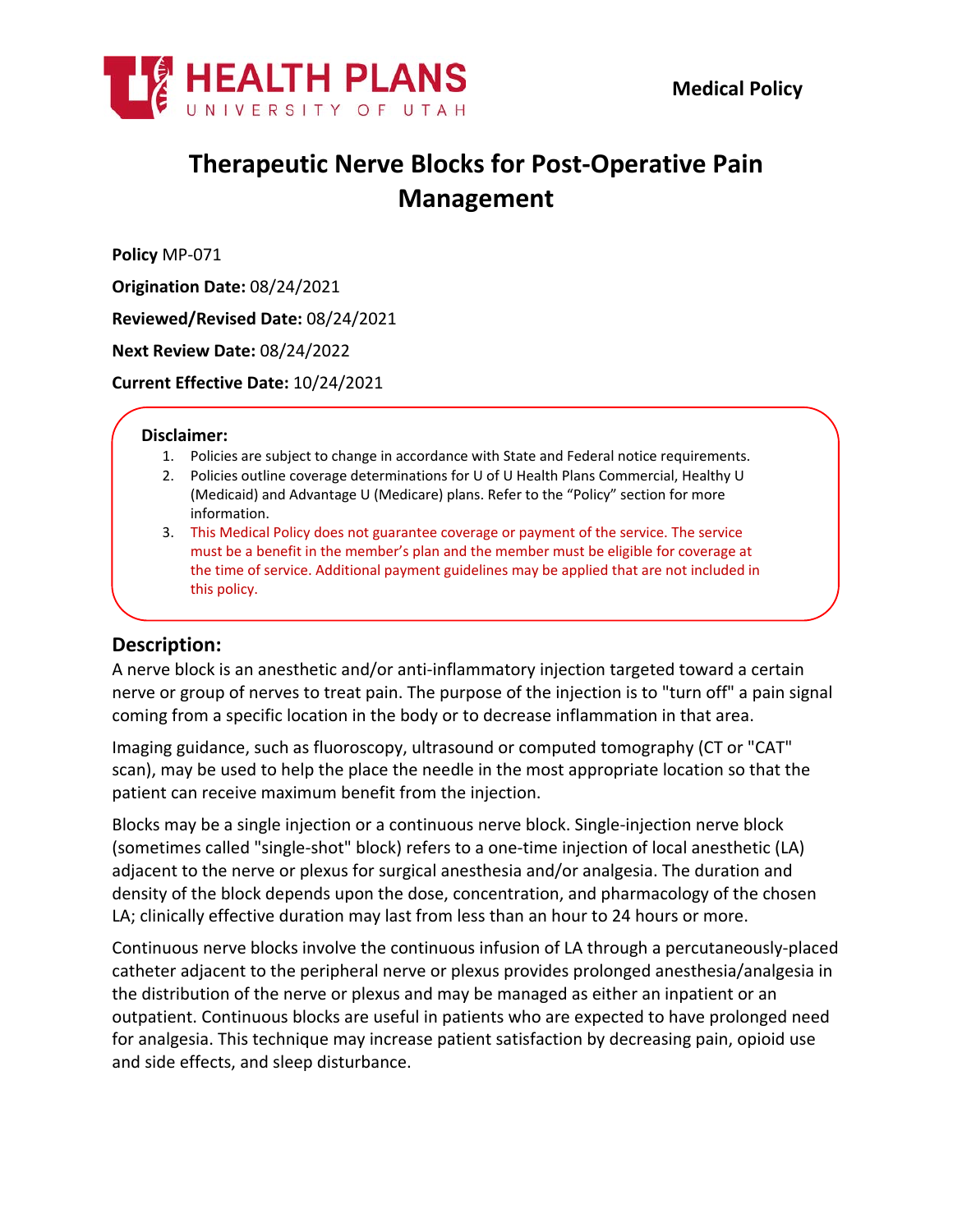Examples of peripheral nerve blocks include, but may not be limited to, cluneal nerve block, ganglion impar block, genicular nerve block or obturator nerve block. The cluneal nerve is a sensory nerve located in the upper portion of the buttocks, consisting of a superior, medial and inferior branch. The genicular nerve is a sensory nerve that surrounds the knee and provides innervation for the joint. An obturator nerve block is an injection of a steroid, an anesthetic or a combination of both, near the obturator nerve, which is primarily a motor nerve arising from the third and fourth lumbar nerves, with distribution to the hip and thigh; this type injection is most commonly used as part of regional anesthesia for knee surgery.

## **Policy Statement and Criteria**

## **1. Commercial Plans**

**U of U Health Plans covers a limited number of nerve blocks as the published literature has established these block have proven benefit in certain settings.**

## **Covered Therapeutic Nerve Blocks:**

- A. Cervical plexus block for post-operative analgesia for neck surgery (e.g., thyroid surgery) and regional anesthesia for carotid endarterectomy
- B. Fascia iliaca block for acute hip fracture, and post-operative pain control following hip and knee surgeries
- C. Quadratus lumborum nerve block for post-operative pain control after abdominal and hip surgeries
- D. Saphenous nerve block for post-operative pain management
- E. Transversus abdominis plane (TAP) block for abdominal surgery
- F. US-guided erector spinae plane (ESP) block for the management of post-operative pain.
- G. US-guided supraclavicular block as regional anesthesia during surgeries and/or post-operative pain control to the distal two-thirds of the upper extremity, or from the mid-humerus to the fingertips

## **U of U Health Plans does NOT cover the following post-operative nerve blocks as there is insufficient evidence to support their effectiveness:**

- A. Femoral nerve blocks for acute post-operative pain after knee replacement surgery
- B. Cervical plexus block for the management of post-operative pain following shoulder surgery
- C. Combined infraclavicular-suprascapular blocks for shoulder surgery
- D. IPACK (infiltration between popliteal artery and capsule of the knee) nerve block for pain management after ankle arthroplasty
- E. Pericapsular nerve group (PENG) block for the management of post-operative pain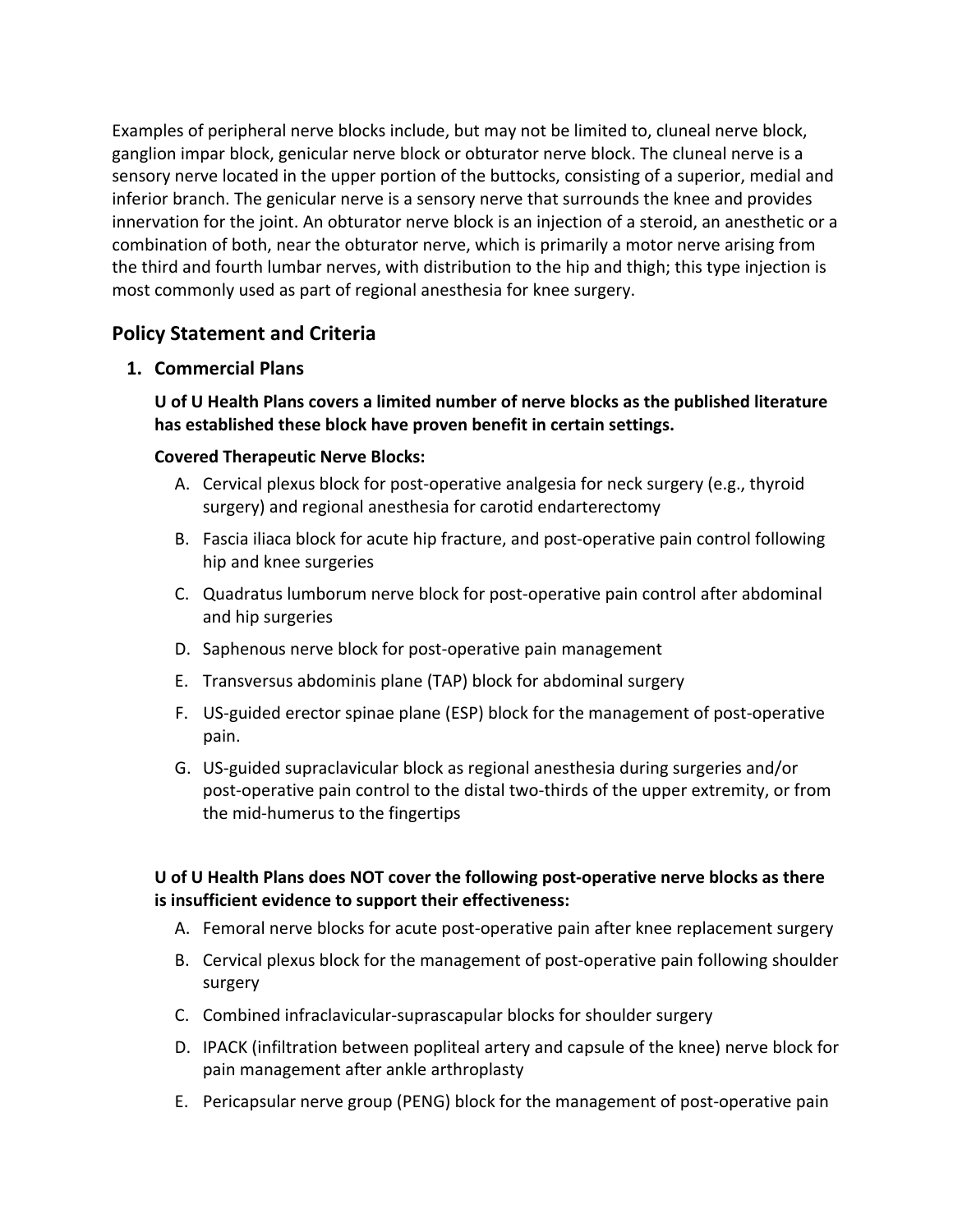- F. Pre-operative adductor canal block for post-operative pain management after anterior cruciate ligament reconstruction
- G. Serratus anterior plane block for the management of post-operative pain/postthoracotomy pain
- H. Spinal accessory nerve block for post-operative pain control
- I. Superior hypogastric nerve block for pain relief following abdominal hysterectomy
- J. TAP block for post-operative analgesia following lumbar fusion

## **2. Medicaid Plans**

**Coverage is determined by the State of Utah Medicaid program; if Utah State Medicaid has no published coverage position and InterQual criteria are not available, the U of U Health Plans Commercial criteria will apply. For the most up-to-date Medicaid policies and coverage, please visit their website at:**

**<http://health.utah.gov/medicaid/manuals/directory.php> or the [Utah Medicaid code](https://health.utah.gov/stplan/lookup/CoverageLookup.php)  [Look-Up tool](https://health.utah.gov/stplan/lookup/CoverageLookup.php)**

**CPT/HCPCS codes covered by Utah State Medicaid may still require further evaluation to determine medical necessity for coverage.**

## **3. Medicare Plans**

**Coverage is determined by the Centers for Medicare and Medicaid Services (CMS); if a coverage determination has not been adopted by CMS and InterQual criteria are not available, the U of U Health Plans Commercial criteria will apply. For the most up-todate Medicare policies and coverage, please visit their search website at: [http://www.cms.gov/medicare-coverage-database/overview-and-quick](http://www.cms.gov/medicare-coverage-database/overview-and-quick-search.aspx?from2=search1.asp&)[search.aspx?from2=search1.asp&](http://www.cms.gov/medicare-coverage-database/overview-and-quick-search.aspx?from2=search1.asp&) or [the manual website](https://www.cms.gov/Regulations-and-Guidance/Guidance/Manuals/Internet-Only-Manuals-IOMs)**

## **Clinical Rationale**

Cervical plexus Block for Post-operative Analgesia for Neck Surgery (e.g., thyroid surgery) and Regional Anesthesia for Carotid Endarterectomy

According to Levin (2010), nerve blocks and neurostimulation are reasonable therapeutic options in patients with head and neck neuralgias. In addition, these peripheral nerve procedures can also be effective in primary headache disorders, such as migraine and cluster headaches. Nerve blocks for headaches are generally accomplished by using small subcutaneous injections of amide-type local anesthetics (e.g., lidocaine and bupivacaine). Targets include the greater occipital nerve, lesser occipital nerve, auriculotemporal nerve, supra-trochlear and supraorbital nerves, sphenopalatine ganglion, cervical spinal roots, and facet joints of the upper cervical spine. In conclusion, the author found that although definitive studies examining the usefulness of nerve blocks are lacking, reports suggested that this area deserves further attention in the hope of acquiring evidence of effectiveness.

In a 2018 meta-analysis and systematic review, (Mayhew et al) discussed thyroid surgery as being moderately painful, but is increasingly being considered as a day-case procedure. Bilateral superficial cervical plexus nerve block (BSCPB) provides an adjuvant technique to facilitate this approach, but there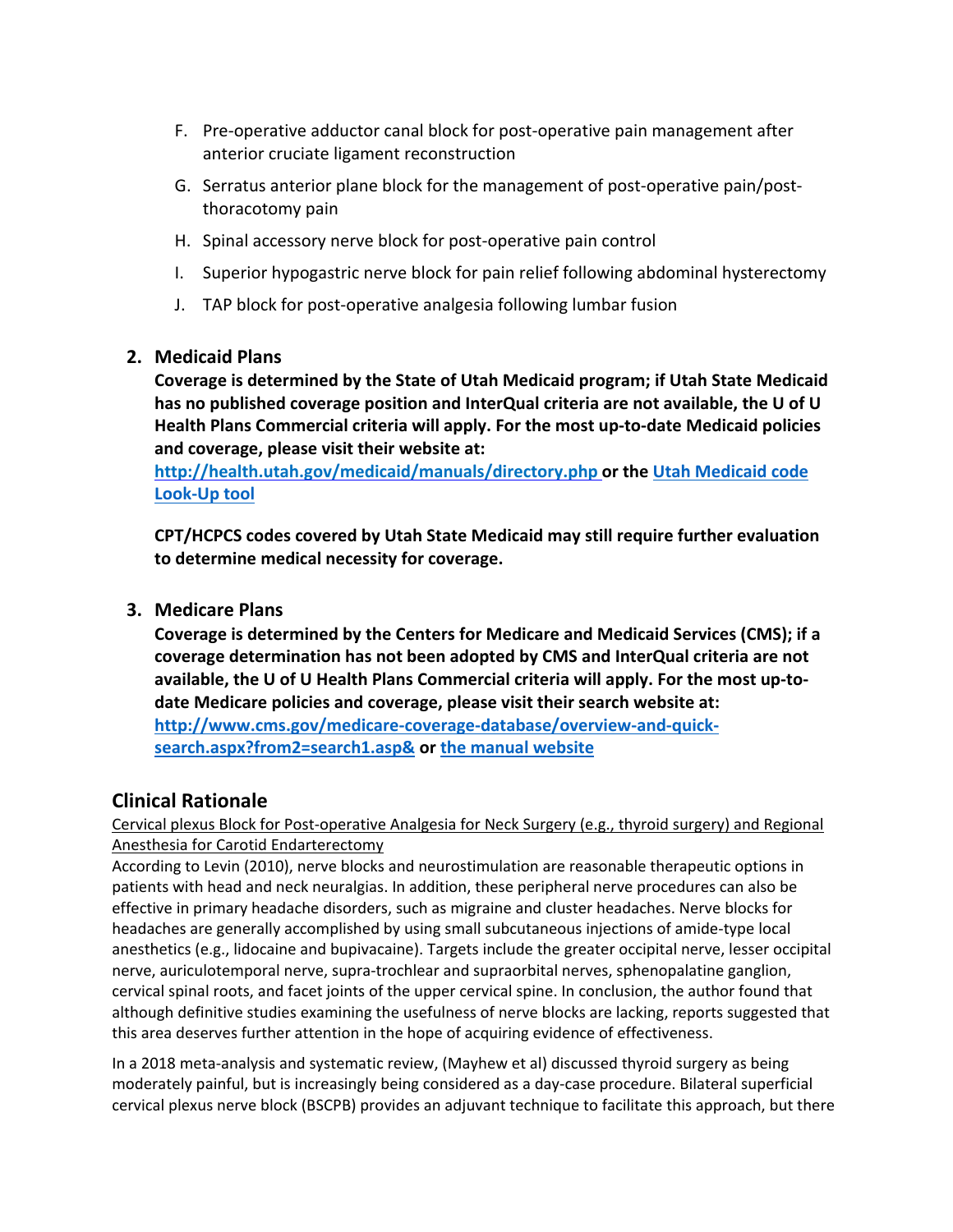is great evidential heterogeneity in RCTs regarding its use. These researchers carried out a systematic search, critical appraisal, and analysis of RCTs. Trials examining pre-operative or post-operative BSCPB compared with control in patients undergoing thyroid surgery via neck incision were included; OR and 95% CI were calculated for dichotomous data, while continuous data were analyzed using SMD. Primary outcome was rescue analgesic requirement in the first 24 post-operative hours. Secondary outcomes were VAS scores at 0, 4, and 24 hours, time until 1st analgesic request, intra-operative analgesic requirements, length of hospital stay, and incidence of post-operative nausea and vomiting (PONV). A total of 14 RCTs published between 2001 and 2016 including 1,154 patients were included. The overall effect of BSCPB compared with control showed a reduction in analgesic requirement (OR 0.30; 95% CI: 0.18 to 0.51; p < 0.00001). There was improvement in VAS scores (p < 0.002) and time to 1rst analgesic requirement in the BSCPB group (p < 0.00001). Length of hospital stay was reduced by 6 hours by use of BSCPB. There was no significant change in the incidence of PONV with its use (OR 0.82; 95% CI: 0.49 to 1.37; p = 0.44). The authors concluded that BSCPB offered analgesic efficacy in the early post-operative period for up to 24 hours following thyroid surgery, with reduced length of hospital stay, but without any beneficial effect on PONV.

A 2019 randomized control trial (Karakıs et al) indicated that BSCPB is a common method used for analgesia in thyroid surgery. These investigators examined the analgesic efficacy of BSCPB in the intraoperative and post-operative periods. Patients ( $n = 46$ ) undergoing thyroidectomy were randomly separated into the following 2 groups: the general anesthesia group (GA; n = 23) and the general anesthesia plus BSCPB group (GS; n = 23). The intra-operative analgesic requirement (remifentanil) and VAS score at multiple time-points during the post-operative period (after extubation, at 15 and 30 mins and 1, 2, 6, 12, 24 and 48 hours post-operation) were evaluated. Total tramadol and paracetamol consumption as well as the amount of ondansetron used was recorded. The intra-operative remifentanil requirement was significantly lower in the GS Group than in the GA Group ( $p = 0.009$ ). The postoperative pain scores were significantly lower in the GS Group than in the GA Group at 15 (p < 0.01) and 30 (p < 0.01) mins and 1 (p < 0.01), 2 (p < 0.01), 6 (p < 0.01), 12 (p < 0.01) and 24 (p = 0.03) hours. The post-operative tramadol requirement was significantly lower in the GS Group than in the GA Group (p = 0.01). The number of patients that used ondansetron was significantly lower in the GS Group than in the GA Group ( $p = 0.004$ ). In conclusion, the authors determined that BSCPB with 0.25% bupivacaine reduced the post-operative pain intensity and opioid dependency in thyroid surgery patients.

Furthermore, an UpToDate review on "Scalp block and cervical plexus block techniques" (Rosenblatt and Lai, 2020) states that "Superficial and deep cervical plexus blocks anesthetize the anterior and lateral neck and scalp. These blocks are particularly useful for awake carotid endarterectomy, in which neurologic monitoring of an awake patient may identify cerebral thromboembolic or ischemic events. They can also be used for postoperative analgesia for neck surgery".

Cervical Plexus Block for the Management of Post-operative Pain following Shoulder Surgery Cervical plexus blocks have been proposed for the management of post-operative pain related to shoulder surgery. Search of PubMed completed on 7/24/2021 did not identify any published studies in the last 10 years published for this indication. As such use in this setting is considered unproven/investigational.

#### Combined Infraclavicular-suprascapular Blocks for Shoulder Surgery

Tran and colleagues (2017) noted that shoulder surgery can result in significant post-operative pain. Interscalene brachial plexus blocks (ISBs) constitute the current criterion standard for analgesia but may be contraindicated in patients with pulmonary pathology due to the inherent risk of phrenic nerve block and symptomatic hemi-diaphragmatic paralysis. Although US-guided ISB with small volumes (5 ml), dilute local anesthetic (LA) concentrations, and LA injection 4 mm lateral to the brachial plexus have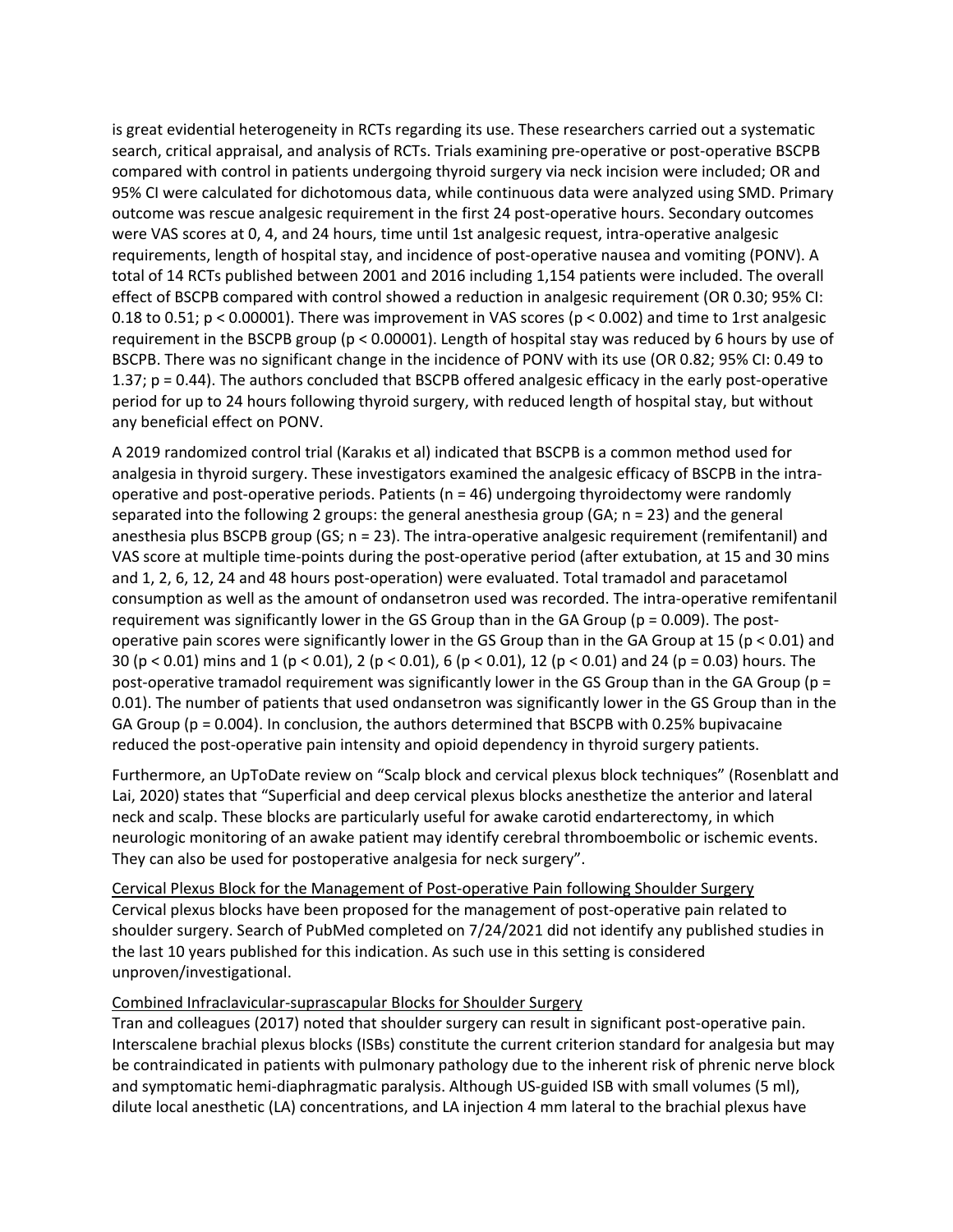been shown to reduce the risk of phrenic nerve block, no single intervention can decrease its incidence below 20%. Ultrasound-guided supraclavicular blocks with LA injection postero-lateral to the brachial plexus may anesthetize the shoulder without incidental diaphragmatic dysfunction, but further confirmatory clinical trials are needed. Ultrasound-guided C7 root blocks also appeared to offer an attractive, diaphragm-sparing alternative to ISB. However, additional large-scale studies are needed to confirm their effectiveness and to quantify the risk of periforaminal vascular breach. Combined axillarysuprascapular nerve blocks may provide adequate post-operative analgesia for minor shoulder surgery but do not compare favorably to ISB for major surgical procedures. One intriguing solution lies in the combined use of infraclavicular brachial plexus blocks and suprascapular nerve blocks. Theoretically, the infraclavicular approach targets the posterior and lateral cords, thus anesthetizing the axillary nerve that supplies the anterior and posterior shoulder joint, as well as the subscapular and lateral pectoral nerves (both of which supply the anterior shoulder joint), whereas the suprascapular nerve block anesthetizes the posterior shoulder. The authors concluded that future randomized trials are needed to validate the effectiveness of combined infraclavicular-suprascapular blocks for shoulder surgery.

#### Fascia iliaca block for Acute Hip Fracture, and Post-operative Pain Control following Hip and Knee **Surgeries**

In a meta-analysis, Wang et al (2017) compared the safety and efficiency between femoral nerve block (FNB) and fascia iliaca block (FIB) for post-operative pain control in patients undergoing total knee and hip arthroplasties. These investigators carried out a systematic search in Medline (1966 to 2017.05), PubMed (1966 to 2017.05), Embase (1980 to 2017.05), ScienceDirect (1985 to 2017.05) and the Cochrane Library. Inclusion criteria: (i) Participants: Only published articles enrolling adult participants that with a diagnosis of end-stage of osteoarthritis (OA) and prepared for unilateral total knee arthroplasty (TKA) or THA; (ii) Interventions: The intervention group received FIB for post-operative pain management; (iii) Comparisons: The control group received FNB for post-operative pain control; (iv) Outcomes: VAS scores in different periods, opioids consumption, length of stay (LOS) and post-operative complications; (v) Study design: clinical RCTs were regarded as eligible in this study. Cochrane Hand book for Systematic Reviews of Interventions was used for assessment of the included studies and risk of bias was show. Fixed/random effect model was used according to the heterogeneity tested by I2 statistic. Sensitivity analysis was conducted and publication bias was assessed. Meta-analysis was performed using Stata 11.0 software. A total of 5 RCTs including 308 patients met the inclusion criteria. The present meta-analysis indicated that there were no significant differences between groups in terms of VAS score at 12 hours (SMD = -0.080, 95% CI: -0.306 to 0.145, p = 0.485), 24 hours (SMD = 0.098, 95% CI: -0.127 to 0.323, p = 0.393), and 48 hours (SMD = -0.001, 95% CI: -0.227 to 0.225, p = 0.993). No significant differences were found regarding opioid consumption at 12 hours (SMD = 0.026, 95% CI: - 0.224 to 0.275, p = 0.840), 24 hours (SMD = 0.037, 95% CI: -0.212 to 0.286, p = 0.771), and 48 hours (SMD = -0.016, 95% CI: -0.265 to 0.233,  $p = 0.900$ ). In addition, no significant increase of complications was identified between groups. The authors concluded that there was no significant differences of VAS scores at 12 to 48 hour and opioids consumption at 12 to 48 hour between 2 groups following total joint arthroplasty. No increased risk of nausea, vomiting and pruritus was observed in both groups. These investigators stated that FNB provided equal post-operative pain control compared with FIB following total joint arthroplasty. Both of them could reduce the consumption of opioids without severe adverse effects.

In a systematic review, Shin and colleagues (2018) provided a comprehensive review of the available evidence from randomized controlled trials (RCTs) and comparative studies on pain control after hip arthroscopy. Using the Preferred Reporting Items for Systematic Reviews and Meta-analyses guidelines, a systematic review of the literature for post-operative pain control after hip arthroscopy was performed using electronic databases. Only comparative clinical studies with level 1 to 3 evidence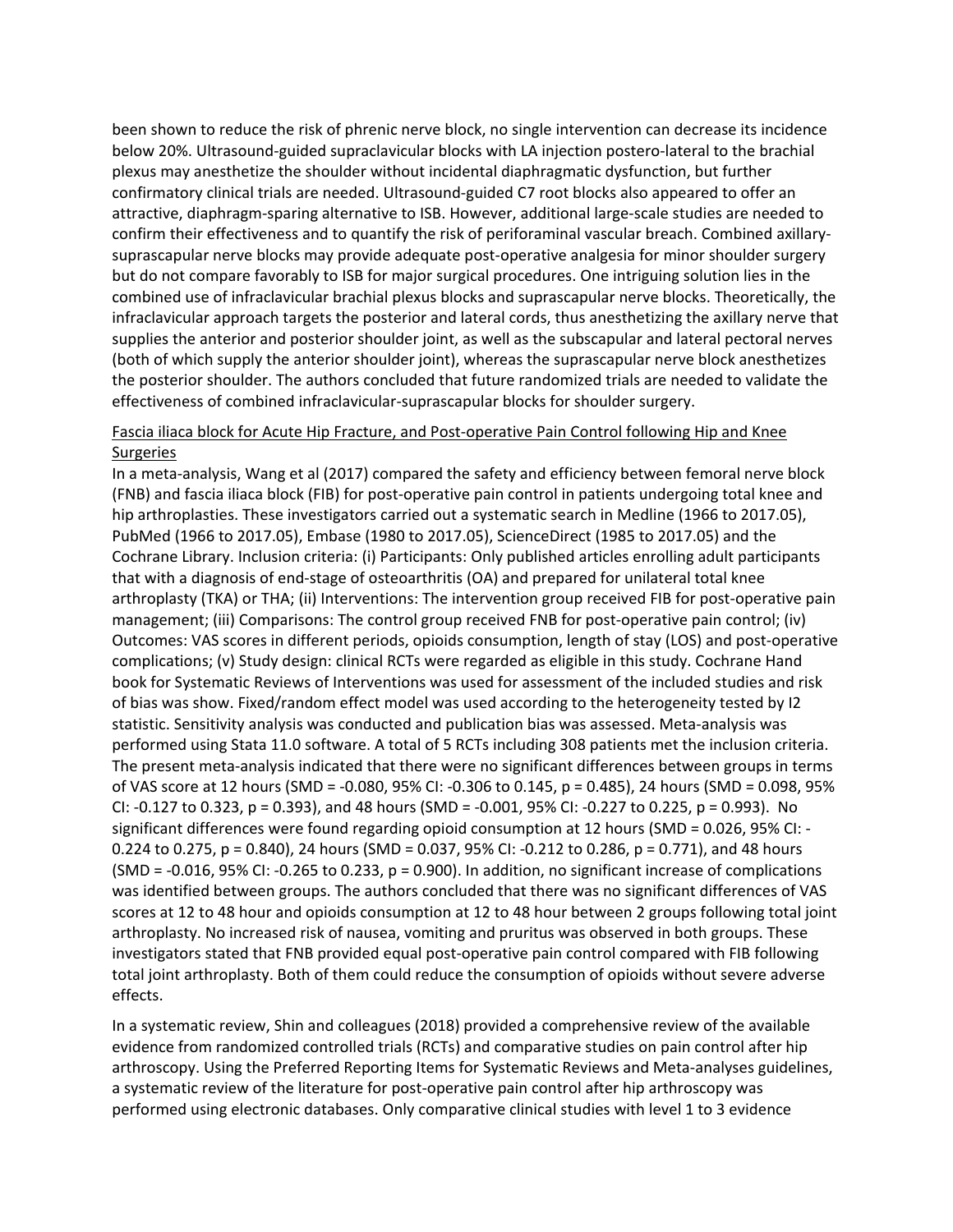comparing a method of post-operative pain control with other modalities or placebo were included in this review. Case series and studies without a comparative cohort were excluded. Several methods of pain management have been described for hip arthroscopy. A total of 14 studies met the inclusion criteria: 3 on femoral nerve block, 3 on lumbar plexus block, 3 on fascia iliaca block, 4 on intra-articular injections, 2 on soft tissue surrounding surgical site injection, and 2 on celecoxib (4 studies compared 2 or more methods of analgesia). The heterogeneity of the studies did not allow for pooling of data. Single-injection femoral nerve blocks and lumbar plexus blocks provided improved analgesia, but increased fall rates were observed. Fascia iliaca blocks do not provide adequate pain relief when compared with surgical site infiltration with local anesthetic and are associated with increased risk of cutaneous nerve deficits. Patients receiving lumbar plexus block experienced significantly decreased pain compared with fascia iliaca block. Portal site and periacetabular injections provided superior analgesia compared with intra-articular injections alone. Pre-operative oral celecoxib, compared with placebo, resulted in earlier time to discharge and provided significant pain relief up to 24 hours. The authors concluded that perioperative nerve blocks provided effective pain management after hip arthroscopy; but must be used with caution to decrease risk of falls. Intra-articular and portal site injections with local anesthetics and pre-operative celecoxib could decrease opioid consumption. Moreover, these researchers stated that there is a lack of high-quality evidence on this topic, and further research is needed to determine the best approach to manage post-operative pain and optimize patient satisfaction.

Behrends and associates (2018) stated that ambulatory hip arthroscopy is associated with postoperative pain routinely requiring opioid analgesia. The potential role of peripheral nerve blocks for pain control after hip arthroscopy is controversial. This trial examined if a pre-operative fascia iliaca block improves post-operative analgesia. In a prospective, randomized, double-blinded trial, a total of 80 patients scheduled for hip arthroscopy were assigned to receive a pre-operative fascia iliaca block with 40 ml ropivacaine 0.2% or saline. Patients also received an intra-articular injection of 10-ml ropivacaine 0.2% at procedure end. Primary study end-point was highest pain score reported in the recovery room; other study end-points were pain scores and opioid use 24 hours after surgery. Additionally, quadriceps strength was measured to identify leg weakness. The analysis included 78 patients. Highest pain scores in the recovery room were similar in the block group  $(6 \pm 2)$  versus placebo group  $(7 \pm 2)$ , difference: -0.2 (95% confidence interval [CI]: -1.1 to 0.7), as was opioid use (intravenous morphine equivalent dose: 15 ± 7 mg [block] versus 16 ± 9 mg [placebo]). Once discharged home, patients experienced similar pain and opioid use (13  $\pm$  7 mg [block] versus 12  $\pm$  8 mg [placebo]) in the 24 hours after surgery. The fascia iliaca block resulted in noticeable quadriceps weakness. There were 4 post-operative falls in the block group versus 1 fall in the placebo group. The authors concluded that pre-operative fascia iliaca blockade in addition to intra-articular local anesthetic injection did not improve pain control after hip arthroscopy but did result in quadriceps weakness, which may contribute to an increased fall risk. These researchers stated that routine use of this block cannot be recommended in this patient population.

Desmet and co-workers (2019) noted that the fascia iliaca compartment block has been promoted as a valuable regional anesthesia and analgesia technique for lower limb surgery. Numerous studies have been performed, but the evidence on the true benefits of the fascia iliaca compartment block is still limited. Recent anatomical, radiological, and clinical research has demonstrated the limitations of the landmark infra-inguinal technique. Nevertheless, this technique is still valuable in situations where ultrasound (US) cannot be used because of lack of equipment or training. With the introduction of US, a new supra-inguinal approach of the fascia iliaca has been described. Research has demonstrated that this technique led to a more reliable block of the target nerves than the infra-inguinal techniques. However, the authors concluded that more research is needed to determine the place of this technique in clinical practice.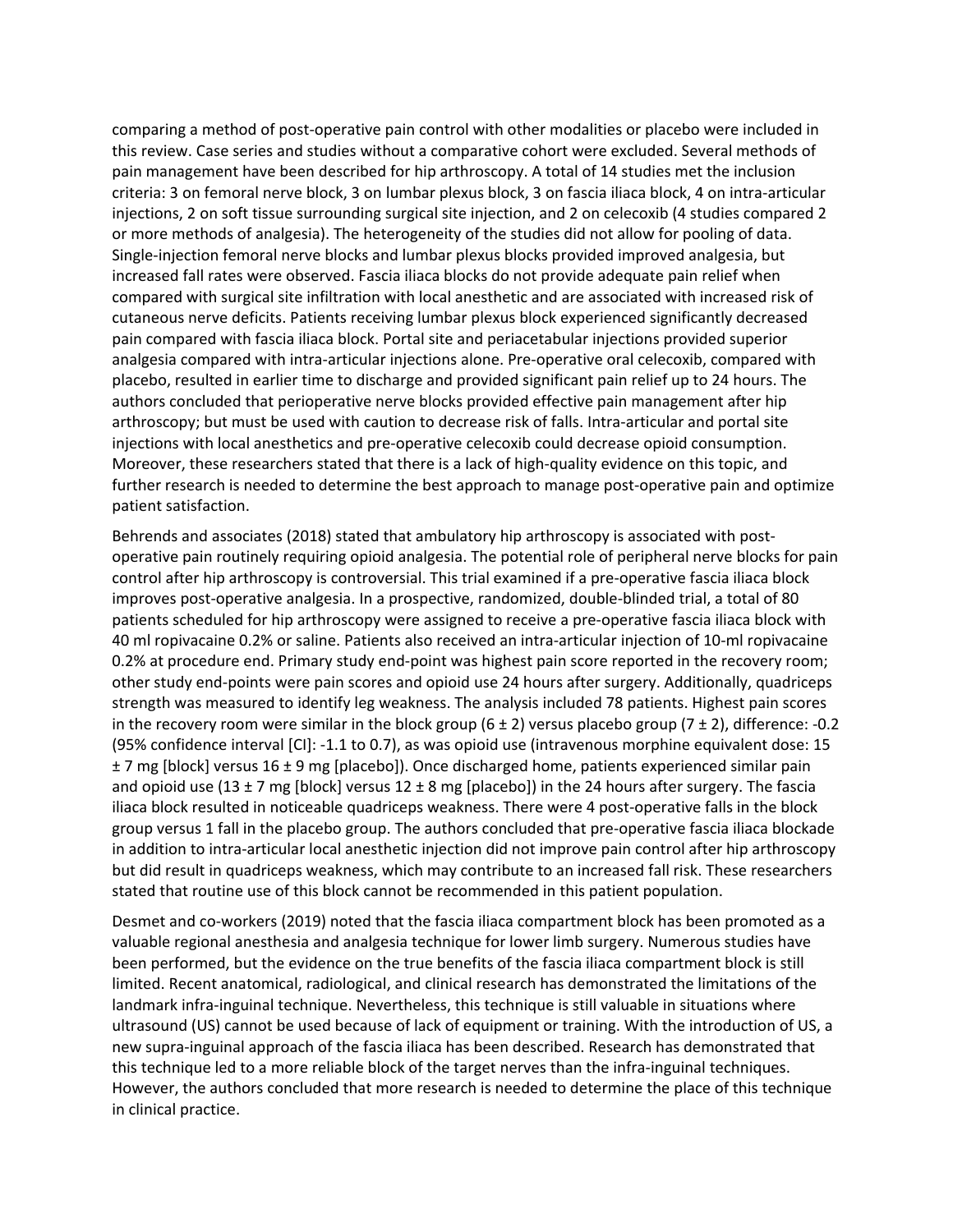Fadhlillah et al (2019) determined the analgesic safety and efficacy profile of single injection FICB performed perioperatively for isolated hip fractures. Medline, Embase, Cochrane and CINAHL were searched from inception to February 2018. Inclusion criteria were: English language, adult patients (greater than 18 years old), isolated traumatic hip fracture treated with single injection FICB perioperatively. Data were extracted into a pre-piloted form that utilized the PRISMA-P 2015 checklist. Two investigators conducted reviews independently; any ambiguity was resolved by discussion. The quality of studies was assessed using the GRADE checklist and Cochrane risk of bias tool. A random-effects model was applied. Outcomes reviewed were pain level at rest and movement, break-through analgesia and complications. Out of 3,757 citations, 8 RCTs were included involving 645 participants. Pain was significantly reduced during movements (SMD = -1.82, 95% confidence interval [CI]: -2.26 to -1.38, p < 0.00001) but not at rest (SMD = -0.68, 95% CI: -1.70 to 0.35, p = 0.20); FICB allowed less (break-through) supplemental analgesic (n = 57 versus n = 73), however this did not reach statistical significance (p = 0.19). The authors concluded that FICB was effective in controlling acute perioperative pain in adult patients with traumatic hip fractures. The benefit was more evident during mobilization of the limb when compared to patients at rest.

In a meta-analysis, Cai et al (2019) examined the effect of FICB on pain control and morphine consumption in patients with THA. These investigators searched databases (PubMed, Embase, and Cochrane Library) for eligible randomized controlled trials (RCTs) published prior to September 12, 2018. They only included THA patients who received FICB versus placebo for pain control. Risk ratios (RRs), standard MD (SMD) and 95% CI were determined. Stata 12.0 was used for the meta-analysis. A total of 326 THA patients from 7 RCTs were subjected to meta-analysis. Overall, FICB was associated with lower visual analog scale (VAS) scores at 1 to 8 hours and 12 hours compared with placebo (p < 0.05). However, there was no significant difference between VAS at 24 hours (SMD = -0.56, 95% CI: -1.42 to 0.31, p = 0.206) and 48 hours after THA (SMD = -0.82, 95% CI: -2.07 to 0.44, p = 0.204). Compared with the control group, FICB significantly decreased the occurrence of nausea (RR = 0.41, 95% CI: 0.25 to 0.69, p = 0.010; I2 = 0.0%). There was no significant difference in the risk of falls between the FICB and control groups (p > 0.05). The authors concluded that FICB had a beneficial role in reducing pain intensity and morphine consumption after THA. Moreover, FICB had morphine-sparing effects when compared with a control group.

Diakomi et al (2020) stated that chronic post-surgical pain (CPSP), i.e., pain persisting greater than 3 months, may appear after any type of surgery. There is a paucity of literature addressing CPSP development after hip fracture repair and the impact of any analgesic intervention on the development of CPSP in patients after hip fracture surgery. In a prospective, randomized study, these researchers examined the impact of ultrasound-guided FICB (USG-FICB) on the development of CPSP after hip fracture repair. A total of 182 patients scheduled for hip fracture surgery were included in this trial. Patients were randomized to receive a USG-FICB (FICB group) or a sham saline injection (sham FICB group), 20 mins before positioning for spinal anesthesia. The hip-related characteristic pain intensity (CPI) at 3-months post-surgery was the primary outcome measure. Presence and severity of hip-related pain at 3- and 6-months post-surgery, NRS scores at 6, 24, 36, 48 post-operative hours, total 24-hour tramadol patient-controlled analgesia (PCA) administration and timing of the 1st tramadol dose, were documented as well. FICB group presented with lower CPI scores 3-months post-operatively (p < 0.01), as well as lower percentage of patients with high-grade CPSP, 3 and 6 months post-operatively (p < 0.001). FICB group also showed significantly lower NRS scores in all instances, lower total 24-hour tramadol consumption and higher mean time to 1st tramadol dose (p < 0.05). The overall sample of 182 patients reported a considerably high incidence of hip-related CPSP (60% at 3 months, 45% at 6 months). The authors concluded that USG-FICB in the perioperative setting may reduce the incidence,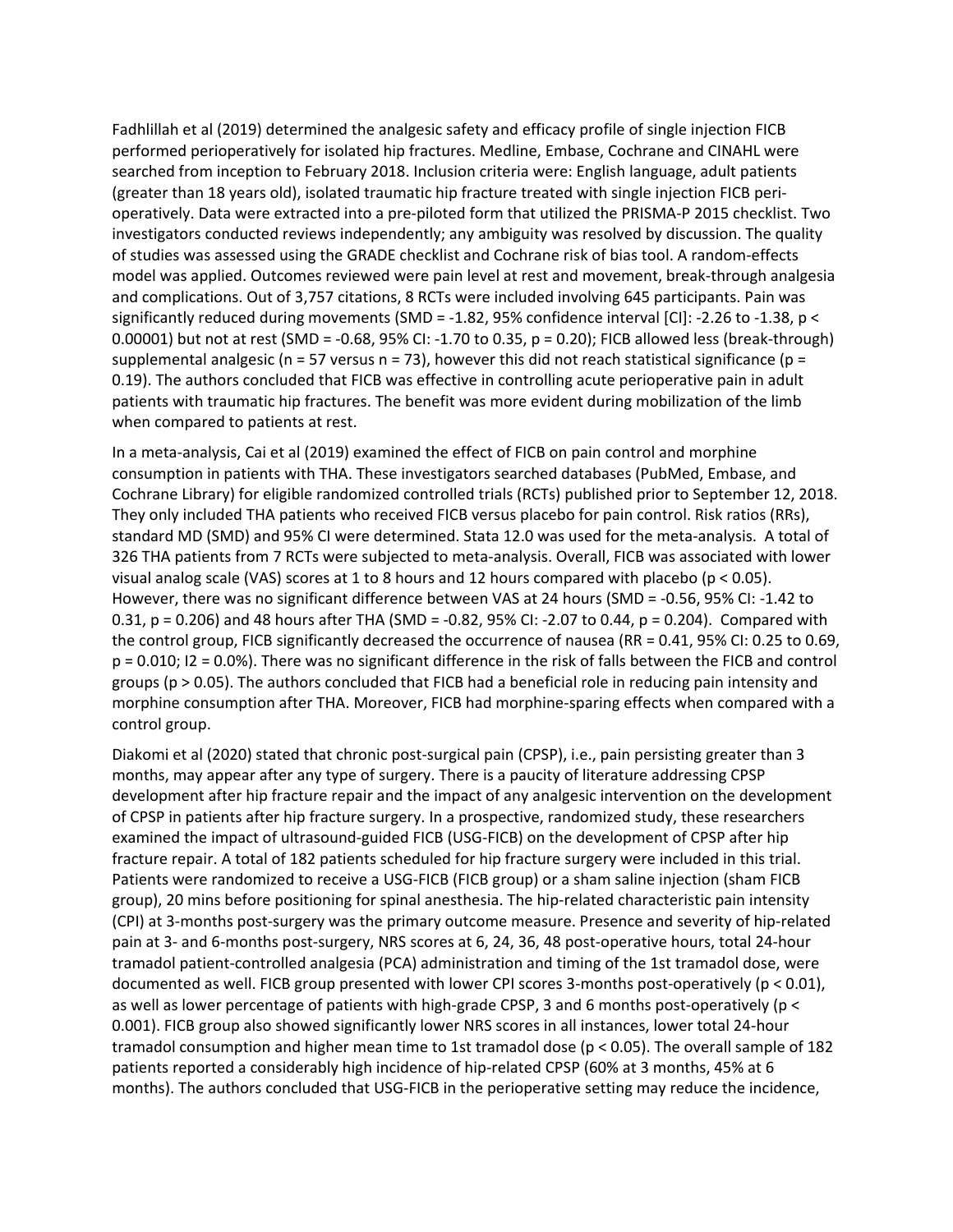intensity and severity of CPSP at 3 and 6 months after hip fracture surgery, providing safe and effective post-operative analgesia.

Furthermore, an UpToDate review on "Lower extremity nerve blocks: Techniques" (Jeng and Rosenblatt, 2020) states that "Peripheral nerve blocks of the lower extremity are used for operative anesthesia and/or postoperative analgesia for a variety of lower extremity surgeries … Femoral nerve block is used to provide anesthesia or postoperative analgesia for surgery of the anterior thigh and knee (e.g., anterior cruciate ligament repair, patella surgery, quadriceps tendon repair) … The fascia iliaca block is an alternative to the femoral nerve block and may more reliably block the lateral femoral cutaneous nerve than the femoral block. It blocks the sensory innervation of the lateral thigh. This block does not depend on deposition of local anesthetic (LA) near an individual nerve; instead, it works by spread of the LA in a fascial plane. Therefore, this block is not performed with nerve stimulation. It can be done using ultrasound guidance or with an anatomic approach".

#### IPACK (infiltration between popliteal artery and capsule of the knee) Nerve Block for Pain management after Ankle Arthroplasty

Thobhani et al (2017) stated that novel regional techniques, including the adductor canal block (ACB) and the local anesthetic infiltration between the popliteal artery and capsule of the knee (IPACK) block, provide an alternative approach for controlling pain following TKA. This study compared 3 regional techniques (femoral nerve catheter [FNC] block alone, FNC block with IPACK, and ACB with IPACK) on pain scores, opioid consumption, performance during physical therapy and hospital length of stay (LOS) in patients undergoing TKA. All patients had a continuous perineural infusion, either FNC block or ACB. Patients in the IPACK block groups also received a single injection 30-ml IPACK block of 0.25% ropivacaine. Pain scores and opioid consumption were recorded at post-anesthesia care unit (PACU) discharge and again at 8-hour intervals for 48 hours. Physical therapy performance was measured on post-operative days (POD) 1 and 2, and hospital LOS was recorded. These researchers found no significant differences in the 3 groups with regard to baseline patient demographics. Although these investigators observed no differences in pain scores between the 3 groups, opioid consumption was significantly reduced in the FNC with IPACK group. Physical therapy performance was significantly better on POD 1 in the ACB with IPACK group compared to the other 2 groups. Hospital LOS was significantly shorter in the ACB with IPACK group. The authors concluded that the findings of this study demonstrated that an IPACK block reduced opioid consumption by providing effective supplemental analgesia following TKA compared to the FNC-only technique; ACB with IPACK provided equivalent analgesia and improved physical therapy performance, allowing earlier hospital discharge.

Sankineani et al (2018) noted that ACB is a peripheral nerve blockade technique that provides good pain control in patients undergoing TKA, which however does not relieve posterior knee pain. The recent technique of an ultrasound (US)-guided local anesthetic infiltration of the interspace between popliteal artery and the capsule of posterior knee (IPACK) has shown promising results in providing significant posterior knee analgesia without affecting the motor nerves. These researchers carried out a prospective study from September 2016 to March 2017 in 120 patients undergoing unilateral TKA. The initial 60 consecutive patients received ACB + IPACK (Group 1, n = 60), and the subsequent 60 patients received ACB alone (Group 2, n = 60). All patients were evaluated with visual analog scale (VAS) score for pain recorded at 8 hours, POD 1 and POD 2 after the surgery. The secondary outcome measures assessed were the range of movement (ROM) and ambulation distance. VAS score showed significantly (p < 0.005) better values in ACB + IPACK group compared to the ACB group. The mean ROM of knee and ambulation distance also showed significantly better values in ACB + IPACK group compared to the ACB group. The authors concluded that ACB + IPACK is a promising technique that offered improved pain management in the immediate post-operative period without affecting the motor function around the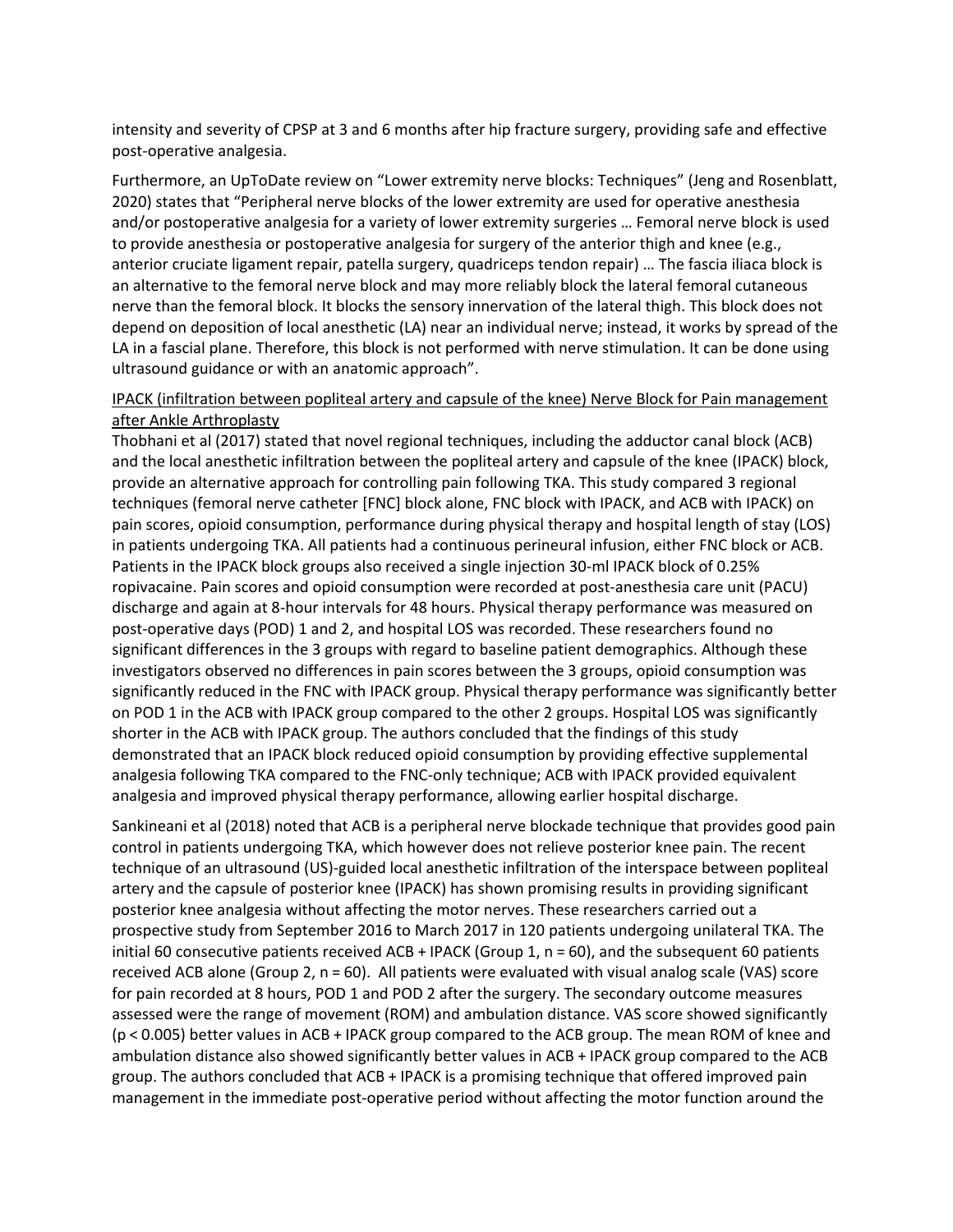knee joint resulting in better ROM and ambulation compared to ACB alone. This was a relatively small study (n = 60 in the ACB + IPACK group); and its findings were confounded by the combined use of ACB and IPACK.

Kim et al (2019) stated that periarticular injections (PAIs) are becoming a staple component of multimodal joint pathways. Motor-sparing peripheral nerve blocks, such as the infiltration between the popliteal artery and capsule of the posterior knee (IPACK) and the ACB, may augment PAI in multi-modal analgesic pathways for TKA, but supporting literature remains rare. These researchers hypothesized that the addition of ACB and IPACK to PAI would lower pain on ambulation on POD 1 compared to PAI alone. This triple-blinded, randomized-controlled trial included 86 patients undergoing unilateral TKA. Patients either received a PAI (control group, n = 43) or an IPACK with an ACB and modified PAI (intervention group, n = 43). The primary outcome was pain on ambulation on POD 1; secondary outcomes included numeric rating scale (NRS) pain scores, patient satisfaction, and opioid consumption. The intervention group reported significantly lower NRS pain scores on ambulation than the control group on POD 1 (difference in means [95% confidence interval (CI)]: -3.3 [-4.0 to -2.7]; p < 0.001). In addition, NRS pain scores on ambulation on POD 0 (-3.5 [-4.3 to -2.7]; p < 0.001) and POD 2 (-1.0 [-1.9 to -0.1]; p = 0.033) were significantly lower. Patients in the intervention group were more satisfied, had less opioid consumption (p = 0.005, post-anesthesia care unit, p = 0.028, POD 0), less intravenous opioids (p < 0.001), and reduced need for intravenous patient-controlled analgesia ( $p = 0.037$ ). The authors concluded that the addition of IPACK and ACB to PAI significantly improved analgesia and reduced opioid consumption after TKA compared to PAI alone. They stated that this study strongly supported IPACK and ACB use within a multi-modal analgesic pathway. This was a relatively small study (n = 43 in the ACB + IPACK + PAI group); and its findings were confounded by the combined use of ACB, IPACK and PAT.

Currently, there is a lack of evidence regarding the use of IPACK block following ACL repair.

#### Pericapsular nerve group (PENG) block for the management of post-operative pain

Giron-Arango et al (2018) stated that fascia iliaca block or femoral nerve block is used frequently in hip fracture patients because of their opioid-sparing effects and reduction in opioid-related adverse effects. A recent anatomical study on hip innervation led to the identification of relevant landmarks to target the hip articular branches of femoral nerve and accessory obturator nerve. Using this information, these researchers developed a novel ultrasound (US)-guided approach for blockade of these articular branches to the hip, the PENG (PEricapsular Nerve Group) block. The authors described the technique and its application in 5 consecutive patients.

Sandri et al (2020) examined the efficacy of the PENG block and local infiltration analgesia (LIA) combination as the only anesthesia technique for the total hip arthroplasty (THA). These researchers considered the anesthetic plan, post-operative analgesia, hospital length of stay (LOS), functional recovery, bleeding, complications and the adverse events (AEs). They reported 10 American Society of Anesthesiologists (ASA) I-II patients admitted for elective primary THA, receiving LIA during (n = 5) and at the end of surgery (n = 5). For the PENG block, these investigators used a single injection of 40-ml levobupivacaine 0.25% and 4-mg dexamethasone. For LIA, a mixture of 0.25% levobupivacaine, ketorolac, epinephrine, and morphine was injected into periarticular tissues. The pain intensity was evaluated with a numeric rating scale (NRS). All patients were fully satisfied and improvement in pain relief, symptoms, and functional activity was remarkable. Intra-operative blood losses ranged 100 to 600 ml. No intra-operative complications or signs of toxicity occurred. The median duration of surgery was 59.5  $\pm$  4.5 mins and the hospital LOS ranged between 2 and 3 days. The authors concluded that the PENG block and LIA could be hypothesized as a safe and effective anesthesia technique for the THA surgery, facilitating hip functional recovery and limit intra-operative blood losses and AEs. The main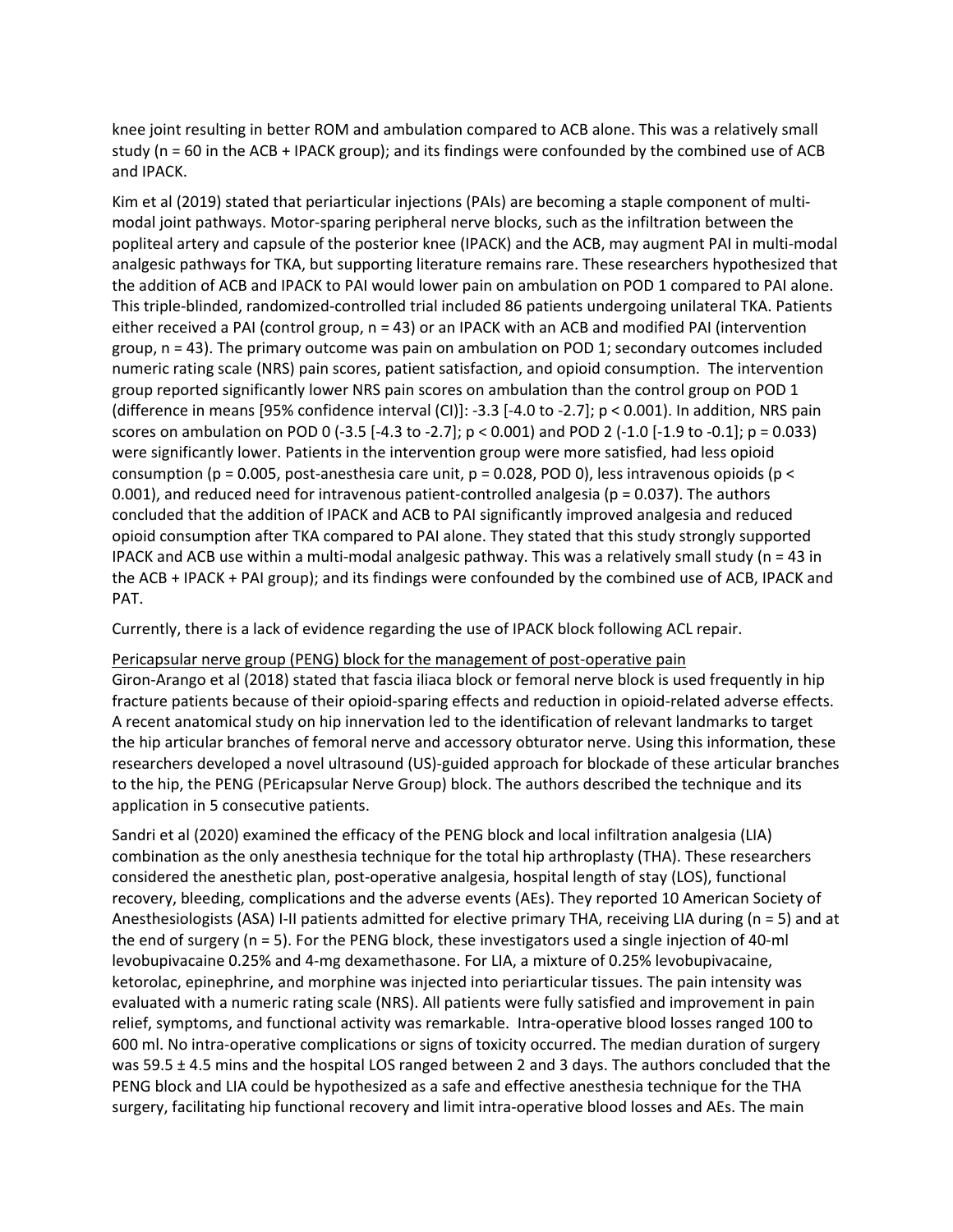drawbacks of this study were its small (n = 5 for PENG block and LIA administered at the end of surgery) sample size; and the findings were confounded by the combined use of the PENG block and LIA.

#### Pre-operative Adductor Canal Block for Post-operative Pain Management after Anterior Cruciate Ligament Reconstruction

Runner et al (2018) stated that peripheral nerve blocks, particularly femoral nerve blocks (FNBs), are commonly performed for anterior cruciate ligament reconstruction (ACLR). However, associated quadriceps muscle weakness after FNBs is well described and may occur for up to 6 months postoperatively. The adductor canal block (ACB) has emerged as a viable alternative to the FNB, theoretically causing less quadriceps weakness during the immediate post-operative period, as it bypasses the majority of the motor fibers of the femoral nerve that branch off proximal to the adductor canal. In a prospective, single-blinded, randomized controlled trial (RCT), these researchers examined if a difference in quadriceps strength exists after an ACB or FNB for ACLR beyond the immediate postoperative period. Beyond the immediate post-operative period, these investigators anticipated no difference in quadriceps strength between patients who received ACBs or FNBs for ACR. A total of 102 patients undergoing primary ACLR using a variety of graft types were enrolled between November 2015 and April 2016. All patients were randomized to receive an ACB or FNB before surgery, and the surgeon was blinded to the block type. All patients underwent aggressive rehabilitation without functional bracing post-operatively. The time to the first straight-leg raise was reported by the patient. Isokinetic strength testing was performed at 3 and 6 months post-operatively. Data for 73 patients were analyzed. There was no significant difference in patient demographics of age, body mass index (BMI), sex, or tourniquet time between the FNB ( $n = 35$ ) and ACB ( $n = 38$ ) groups. The mean time to the first straightleg raise was similar, at  $13.1 \pm 1.0$  hours for the FNB group and  $15.5 \pm 1.2$  hours for the ACB group (p = 0.134). The mean extension torque at 60 deg/s increased significantly for both the ACB (53.7% ± 3.4% to 68.3%  $\pm$  2.9%; p = 0.008) and the FNB (53.3%  $\pm$  3.3% to 68.5%  $\pm$  4.1%; p = 0.006) groups from 3 to 6 months post-operatively. There was also no significant difference in mean extension torque at 60 deg/s or 180 deg/s between the FNB and ACB groups at 3 and 6 months. There were no significant differences in post-operative complications (infection, arthrofibrosis, re-tear) between groups. The authors concluded that although prior studies have shown immediate post-operative benefits of ACBs compared with FNBs, with a faster return of quadriceps strength, in the current study there was no statistically or clinically significant difference in quadriceps strength at 3 and 6 months post-operatively in patients who received ACBs or FNBs for ACLR.

Bailey et al (2019) compared FNB versus ACB for post-operative pain control and quadriceps muscle function in patients undergoing ACLR with patellar tendon autograft. These researchers performed a randomized therapeutic trial of 90 patients undergoing ACLR with patellar tendon autograft comparing ACB versus FNB at 24 hours, 2 and 4 weeks, and 6 months post-surgery. Early outcome measures included average pain score and morphine equivalent units (milligrams) consumed, quadriceps surface electromyography (EMG), straight leg raise, and ability to ambulate without assistive devices. The 6 month outcome measures included knee range of motion (ROM), isokinetic knee extension peak torque, single-leg squat, and single-leg hop performance. Complications were recorded throughout the study for the development of anterior knee pain, knee extension ROM loss, deep vein thrombosis (DVT), and graft failure. Mixed-model analysis of variance and Mann-Whitney U tests were performed using an alpha of 0.05. Quadriceps surface EMG deficits were higher for FNB at 24 hours (p < 0.001) and 2 weeks (p < 0.001) when compared with the ACB group. There were no between-groups difference for subjective pain (p = 0.793) or morphine consumption (p = 0.358) within the first 24 hours of surgery. A higher percentage of patients in the ACB group met the full ambulation criteria at 4 weeks compared with the FNB group (100% versus 84.2%, p < 0.001). No between-group differences were observed at 6 months; however, the rate of knee extension ROM loss was higher for the FNB group versus the ACB group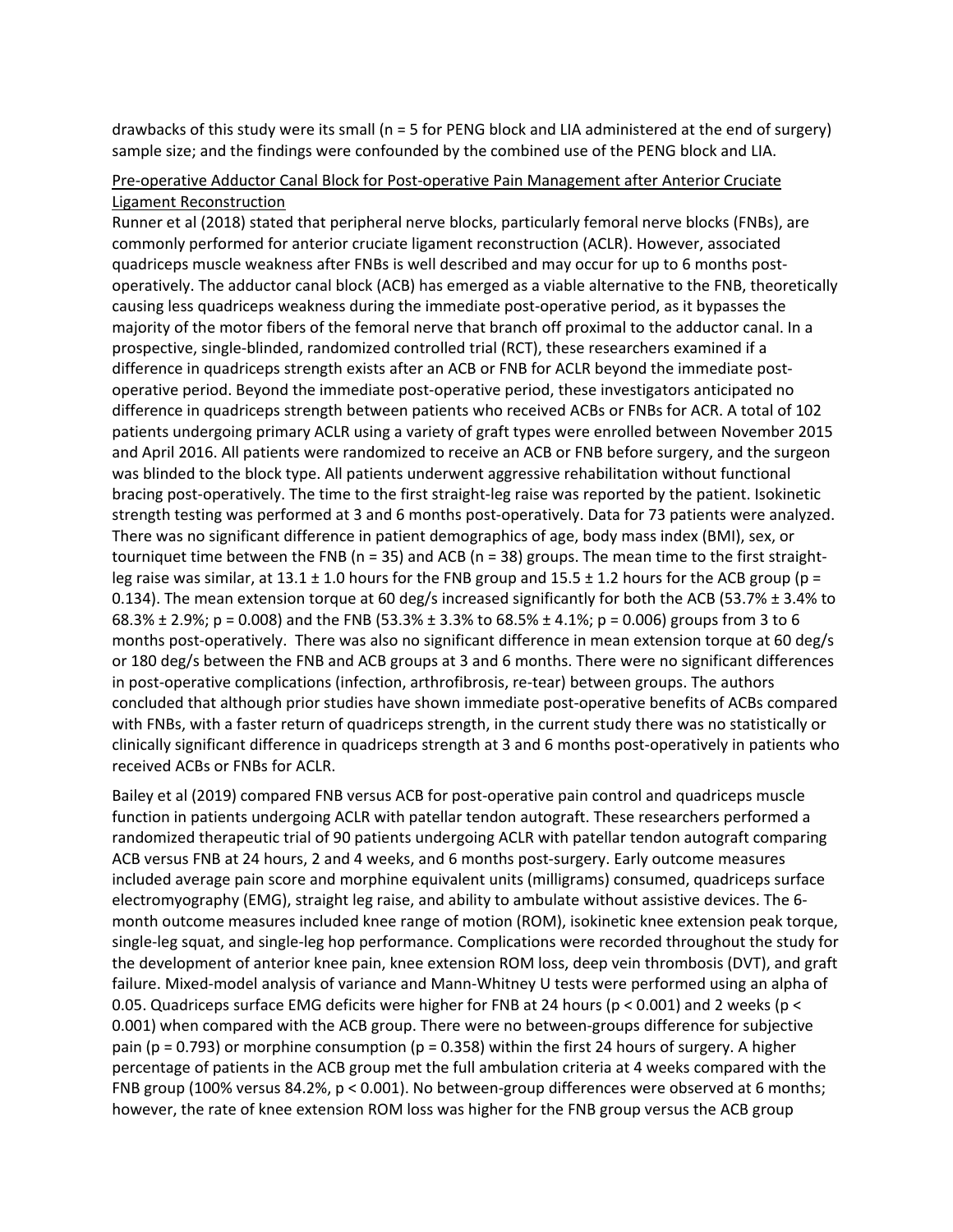(21.1% versus 5.0%, p = 0.026), respectively. The authors concluded that ACB was as effective as FNB in providing pain control while eliciting fewer quadriceps muscle activation deficits and fewer postoperative complications. Based on previous evidence and the results of this study, these investigators recommended the use of ACB over FNB for the analgesic management of patients undergoing ACLR with patellar tendon autograft. Level of Evidence = I.

Lynch et al (2019) stated that FNB is a commonly performed technique that has been proven to provide effective regional analgesia after ACLR. The ACB uses a similar sensory block around the knee while avoiding motor blockade of the quadriceps muscles. In a prospective, double-blinded RCT, these researchers compared the efficacy of FNB versus ACB for pain control after ACLR. It was hypothesized that there would be no difference in pain levels or opioid requirements between the 2 groups. A total of 60 patients undergoing primary ACLR with bone-patellar tendon-bone autograft were randomized to receive either an ACB or an FNB pre-operatively. The primary outcomes assessed were pain levels (VAS) and narcotic requirements for 4 days after surgery. Secondary outcomes included ability to perform a straight leg raise in the recovery room and difference in thigh circumference between the operative and non-operative leg measured at 7 days post-operatively. Morphine requirements were less in the ACB group in the first 4 hours post-operatively (p = 0.02). Aside from this time interval, no differences were found between the 2 groups with regard to opioid requirements and pain scores at any other time. Similarly, no differences were noted in patients' ability to perform a straight leg raise in the recovery room ( $p = 0.13$ ) or in thigh circumference at the first post-operative visit ( $p = 0.09$ ). The authors concluded that the findings of this study suggested similar efficacy in peri-operative pain control with the use of an ACB for ACLR when compared with FNB. These researchers stated that the potential longterm benefit of quadriceps preservation with the ACB is worthy of future study. Level of Evidence = I.

Also in 2019, 2 studies (Ramlogan et al and Sehmbi et al) noted effective pain control after anterior cruciate ligament repair (ACLR) is vital for recovery and rehabilitation. More recently, local instillation analgesia (LIA) during ACL surgery has been used in addition to, or as a replacement for, peripheral nerve blocks. Recent studies and subsequent systematic reviews have shown that FNB (femoral nerve block) or ACB (adductor canal block) may not produce additional analgesic advantage when compared with multi-modal analgesia alone, whereas LIA can provide effective analgesia compared with placebo for ACLR. Contemporary evidence suggests that the benefits of adding nerve block to multimodal analgesia for ACLR are modest and conflicting. The analgesic benefits of ACB are not different from placebo or FNB after ambulatory ACLR, suggesting a limited role of the block in this procedure. In conclusion, adductor canal block for ACL surgery should be experimental until further studies are published.

Quadratus lumborum Nerve Block for Post-operative Pain Control after Abdominal and Hip surgeries Stuart Green (2018) noted that THA is a common procedure being performed at an increasing rate in the United States. Recovering from this surgery to the extent that one can participate in criteria for discharge relies heavily on effective post-operative analgesia. Many regional anesthetic techniques are deployed in this realm. The recent utilization of QL blocks with success in other procedures warrants investigation in the THA population. A total of 20 patients received general anesthesia for elective THA; 10 cases included a pre-operative US-guided trans-muscular QLB with 30 cc 0.5% ropivacaine; 10 cases that lacked this regional procedure. The primary outcome was length of hospital stay (LOS); secondary outcomes include total procedure time, intra-operative and post-operative fentanyl administration, and mean post-operative VAS (1 - 10); LOS was shorter in patients receiving QLB (2.9 days) versus patients not receiving QLB (5.1 days) (p value 0.0146). Intra-operative use of fentanyl was lower in patients receiving QLB (183.5 mcg) versus patients not receiving QLB (240 mcg) (p value 0.0376); PACU narcotic utilization, 24-hour VAS score, and length of operative procedure lacked statistical significance, though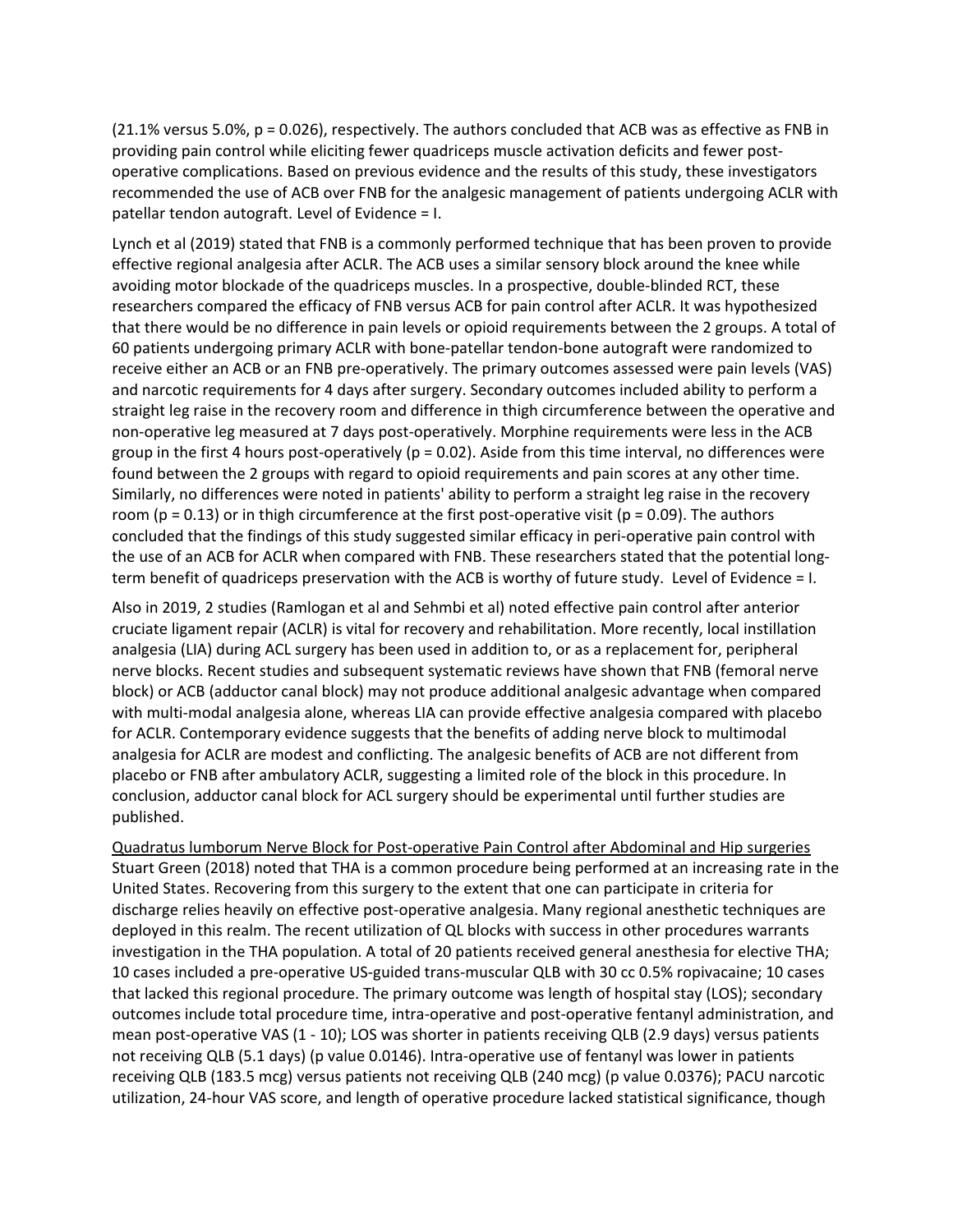the study was not powered for these outcomes. The authors concluded that QL block employment in hip surgery produced significant reduction in LOS and intra-operative fentanyl use. These researchers stated that while QLB are rapidly becoming a popular option due to its quality and spread of analgesia, more adequately powered prospective research must be performed to appropriately elucidate significant trends

Bak et al (2020) noted that QLB, which is based on an easy fascial plane technique that has been reported to be effective in pain control after abdominal surgery. These investigators reported on a case involving an 83-year-old man (weight: 64 kg) who received continuous trans-muscular QLB as part of a multi-modal analgesia after hardware removal and THA. The patient received continuous infusion of 0.2% ropivacaine at 8 ml/h through an indwelling catheter in addition to patient-controlled analgesia (PCA) with intravenous fentanyl and oral celecoxib. The area of sensory blockade ranged from T8 to L3, and he received the 1st demand dose of fentanyl via the PCA pump at 17 hours after surgery. The patient's pain scores did not exceed 4, and no additional analgesics were required until post-operative day 5. The authors concluded that these findings suggested that trans-muscular QLB may be a suitable option for multi-modal analgesia after THA.

Kukreja et al (2019) compared analgesia and opioid consumption for patients undergoing primary THA with pre-operative posterior QLB with patients who did not receive QLB. The medical records of patients undergoing unilateral THA between January 1st, 2017 and March 31, 2018 were reviewed, and 238 patients were included in the study. The primary outcome was post-operative opioid consumption in the first 24 post-operative hours. Secondary outcomes were intraoperative, PACU, and 48-hour opioid consumption, post-operative VAS pain scores, and PACU-LOS. Primary and secondary end-point data were compared between patients undergoing primary THA with pre-operative posterior QLB with patients who did not receive QLB. For the patients who received QLB, the 24-hour total oral morphine equivalent (milligram) requirements were lower (53.82 mg  $\pm$  37.41), compared to the patients who did not receive QLB (77.59 mg ± 58.42), with p = 0.0011. Opioid requirements were consistently lower for the patients who received QLB at each additional assessment time-point up to 48 hours; VAS pain scores were lower up to 12 hours after surgery for the patients who received a posterior QLB, and the PACU-LOS was shorter for the patients who received QLB. The authors concluded that pre-operative posterior QLB for primary THA was associated with decreased opioid requirements up to 48 hours, decreased VAS pain scores up to 12 hours, and shorter PACU-LOS.

#### Saphenous Nerve Block for Post-operative Pain Management

Jarrell et al (2018) noted that the increasing scope and complexity of foot and ankle procedures performed in an out-patient setting require more intensive perioperative analgesia. Regional anesthesia (popliteal and saphenous nerve blocks) has been proven to provide satisfactory pain management, decreased post-operative opioid use, and earlier patient discharge. This can be further augmented with the placement of a continuous-flow catheter, typically inserted into the popliteal nerve region. These investigators examined the use of a combined popliteal and saphenous continuous-flow catheter nerve block compared to a single popliteal catheter and single-injection saphenous nerve block in postoperative pain management after ambulatory foot and ankle surgery. A prospective study was conducted using 60 patients who underwent foot and ankle surgery performed in an out-patient setting. Demographic data, degree of medial operative involvement, American Society of Anesthesiologists physical classification system, anesthesia time, and post-anesthesia care unit time were recorded. Outcome measures included pain satisfaction, numeric pain scores (NPS) at rest and with activity, and opioid intake. Patients were also classified by degree of saphenous nerve involvement in the operative procedure, by the surgeon who was blinded to the anesthesia randomization. Patients in the dualcatheter group took significantly less opioid medication on the day of surgery and post-operative day 1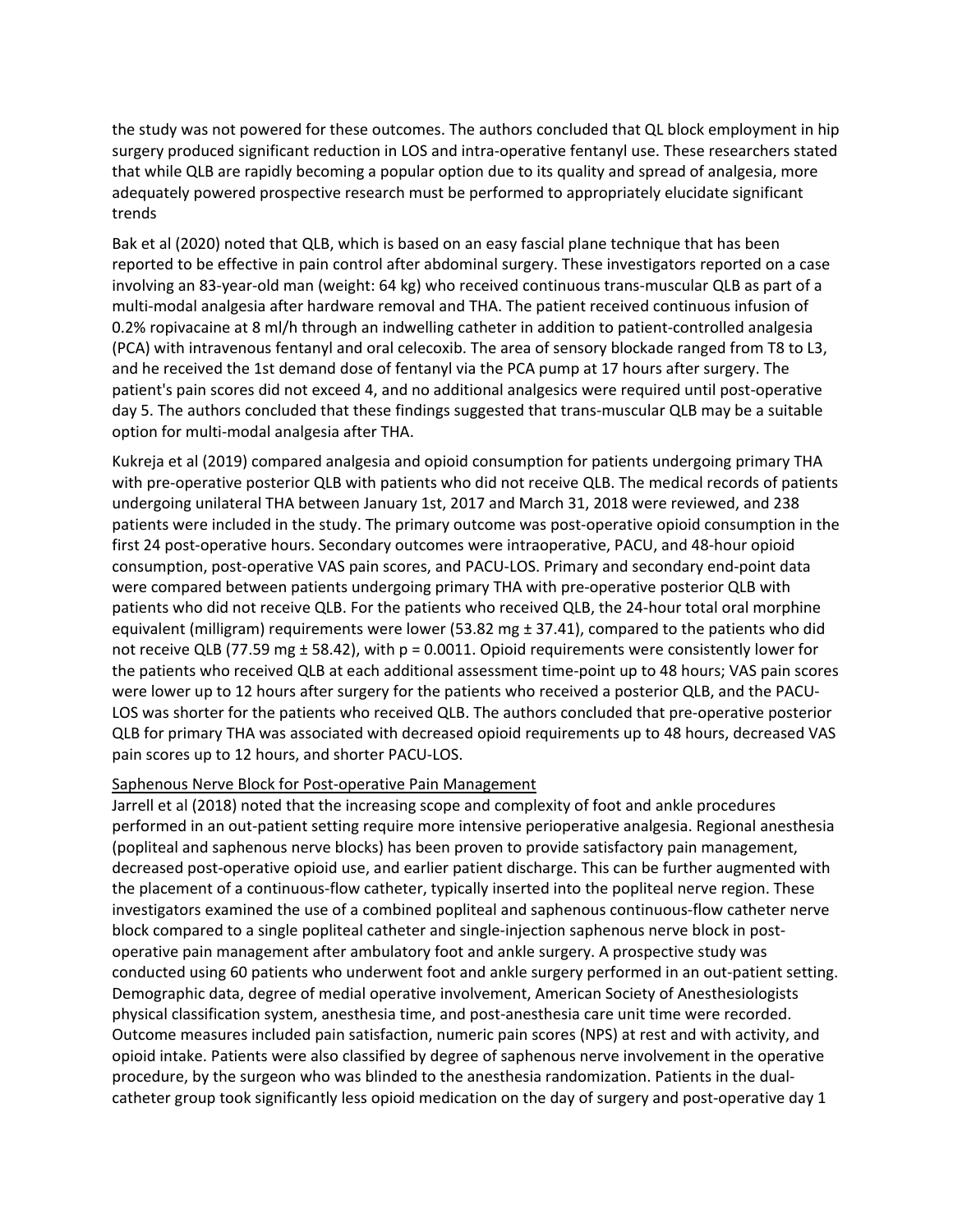(POD 1) compared to the single-catheter group ( $p = 0.02$ ). The dual-catheter group reported significantly greater satisfaction with pain at POD 1 and POD 3 and a significantly lower NPS at POD 1, 2, and 3. This trend was observed in all 3 subgroups of medial operative involvement. The authors concluded that patients in the single-catheter group reported more pain, less satisfaction with pain control, and increased opioid use on POD 1, suggesting dual-catheter use was superior to single-injection nerve blocks with regard to managing early post-operative pain in out-patient foot and ankle surgery. Level of Evidence = II.

Bjorn et al (2018) stated that major ankle surgery causes intense post-operative pain, and whereas the importance of a sciatic nerve block is well established, the clinical significance of a supplemental saphenous nerve block has never been determined in a prospective, randomized, double-blind, placebocontrolled trial. These researchers hypothesized that a saphenous nerve block reduces the proportion of patients experiencing significant clinical pain after major ankle surgery. A total of 18 patients were enrolled and received a popliteal sciatic nerve block. Patients were randomized to single-injection saphenous nerve block with 10 ml 0.5% bupivacaine with 1:200,000 epinephrine or 10 ml saline. Primary outcome was the proportion of patients reporting significant clinical pain, defined as a score greater than 3 on the numerical rating scale (NRS); secondary outcomes were maximal pain and analgesia of the cutaneous territory of the infra-patellar branch of the saphenous nerve; 8 of 9 patients in the placebo group reported significant clinical pain versus 1 of 9 patients in the bupivacaineepinephrine group (p = 0.003). Maximal pain was significantly lower in the active compared with the placebo group (median, 0 [0 to 0] versus 5 [4 to 6]; p = 0.001). Break-through pain from the saphenous territory began within 30 mins after surgery in all cases. Sensory testing of the cutaneous territory of the infra-patellar branch of the saphenous nerve showed correlation between pain reported in the anteromedial ankle region and the intensity of cutaneous sensory block in the anteromedial knee region. The authors concluded that the saphenous nerve is an important contributor to post-operative pain after major ankle surgery, with significant clinical pain appearing within 30 mins after surgery.

Furthermore, an UpToDate review on "Lower extremity nerve blocks: Techniques" (Jeng and Rosenblatt, 2020) states that "Saphenous nerve block -- The saphenous nerve can be blocked below the knee for surgery of the lower leg and ankle using an anatomic approach. Perineural catheters are not used for saphenous nerve block below the knee … Side effects and complications -- The degree to which adductor canal blocks preserve the function of the quadriceps muscle, and therefore the ability to safely ambulate postoperatively, is controversial. A number of studies have reported that these blocks result in little or no quadriceps weakness, in particular compared with femoral nerve block. However, quadriceps paralysis has been reported after adductor canal block. Therefore, patients should be monitored for motor strength to reduce the risk of fall … The saphenous nerve block is useful for surgeries of the superficial, medial lower leg and provides analgesia of the medial ankle and foot".

Serratus Anterior Plane Block for the Management of Post-operative Pain/Post-thoracotomy Pain Wang et al (2019) stated that reports of post-operative pain treatment after uniportal video-assisted thoracoscopic surgery (VATS) are limited. Thoracic para-vertebral block and SAPB have been described recently in pain management after thoracic surgery. A comparison between these 2 blocks for postoperative analgesia after uniportal VATS has not been previously reported. In a retrospective, propensity-matched study, these researchers compared the analgesic benefits of SAPB and thoracic para-vertebral block after uniportal VATS and examined the 2 block types for non-inferiority. From December 2015 to May 2018, a total of 636 relevant records of patients who underwent uniportal VATS under general anesthesia alone or with the addition of SAPB or thoracic para-vertebral block performed pre-operatively were identified. A propensity-matched analysis incorporating pre-operative variables was used to compare the efficacy of post-operative analgesia in 3 groups. A total of 123 patients were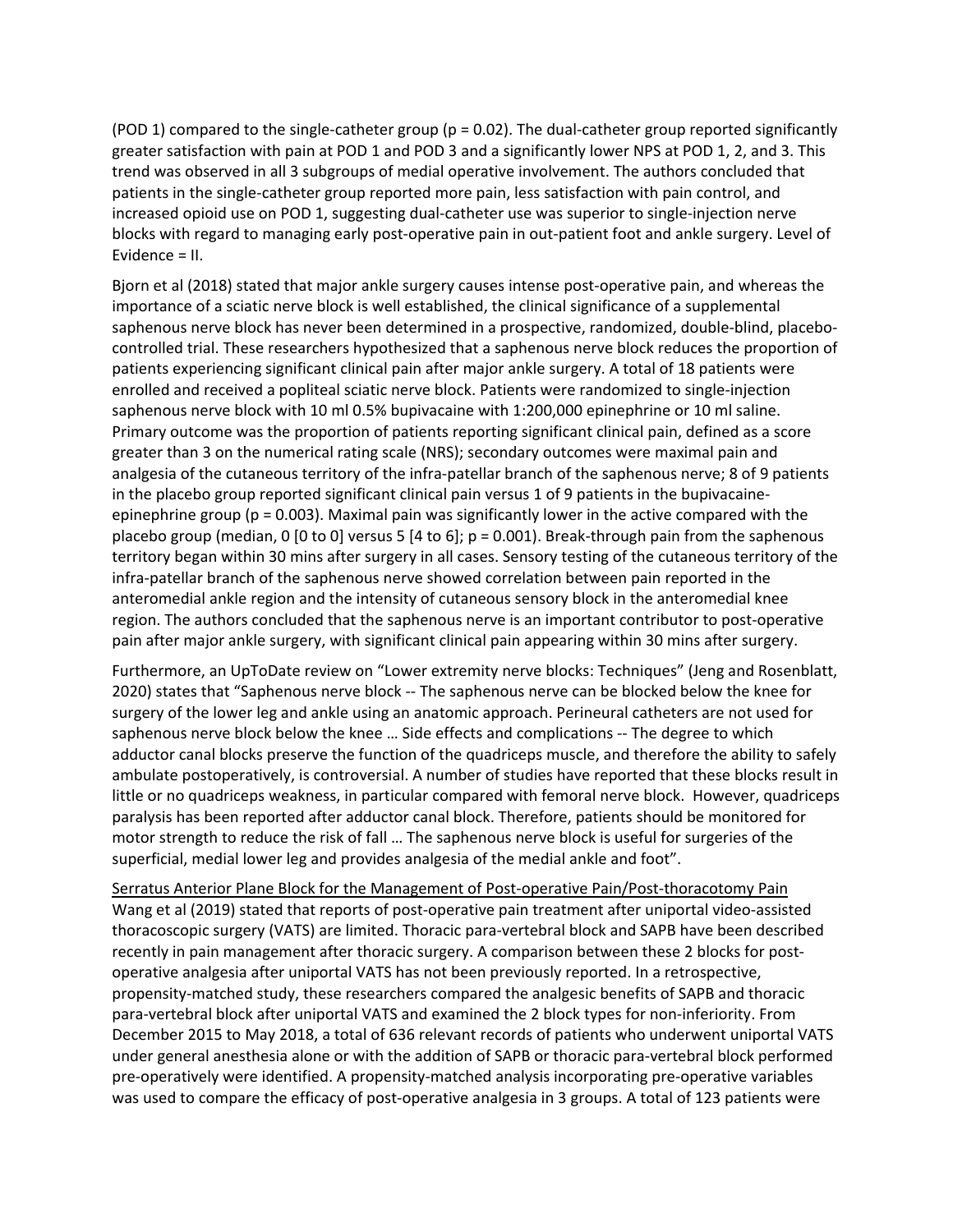identified for analysis. Propensity score matching resulted in 41 patients in each group. The VAS scores were significantly lower in the SAPB group and the thoracic para-vertebral block group than in the control group at the 1st, 2nd, 4th, and 6th post-operative hours. Cumulative opioid consumption was significantly lower in the SAPB and thoracic para-vertebral block groups than in the control group at 6 hours (18.3 ± 3.1 mg, 18.7 ± 3.9 mg versus 21.5 ± 4.4 mg; p = 0.001) and 24 hours (43.4 ± 7.3 mg, 42.5 ± 7.7 mg versus 49.3 ± 8.8 mg; p < 0.001) post-operatively. The SAPB group was non-inferior to the thoracic para-vertebral block group on pain score and opioid consumption. The authors concluded that the findings of this study suggested that in patients undergoing unipolar VATS, the addition of singleinjection SAPB or thoracic para-vertebral block was associated with early analgesic benefits, including a reduction in post-operative opioid consumption and VAS score. These researchers stated that SAPB was as effective as thoracic para-vertebral block in reducing post-operative pain. Compared to thoracic paravertebral block, SAPB is advantageous due to its relative ease of application. Moreover, they stated that although SAP block could be an effective therapeutic option for post-operative unipolar VATS analgesia, further prospective, large-scale, randomized controlled trials are needed to examine the efficacy of and indications for SAPB.

In a randomized controlled trial, Reyad et al (2020) examined US-guided SAPB versus patient-controlled analgesia (PCA) on the emergence of post-thoracotomy pain syndrome (PTPS) after thoracotomies for thoracic tumors. This trial included 89 patients with chest malignancies, scheduled for thoracotomy were randomly allocated into 2 groups: Group A "PCA-group; n = 44" receiving patient-controlled analgesia; and group B "SAPB group; n = 45" where analgesia was provided by SAPB. The primary outcome measure was the assessment for the possible emergence of PTPS at 12 weeks. The secondary outcome measures were pain relief measured using VAS score. Quality of life (QOL) was assessed using Flanagan QOL Scale (QOLS) and activity level was assessed using Barthel Activity of daily living (ADL) score. At week 8, PTPS incidence was significantly ( $p = 0.037$ ) higher in the PCA group (45%) than in the SAPB group (24%) with a relative risk (RR) of 1.38 and 95% confidence interval (CI): 1.01 to 1.9; while the incidence of PTPS at week 12 was significantly ( $p = 0.035$ ) higher in the PCA group (43%) than in the SAPB group (22%) with a RR of 2.38 and 95% CI: 1.23 to 4.57. The need for pain therapy in PTPS patients was significantly lower in the SAPB group (17.7%) than the PCA group (38.6%) (p = 0.028) at week 12. Pain intensity: VAS-R and VAS-D (pain scores at rest and with activity, respectively) was comparable (p > 0.05) between both groups at 6, 12, 18 and 24 hours, however VAS was significantly higher in the PCA group at week 8 ( $p = 0.046$ ) and week 12 ( $p = 0.032$ ). Both groups were comparable regarding ADL and QOL scores (p > 0.05). The authors concluded that SAPB is assumed to be a good alternative for postthoracotomy analgesia following thoracotomies. The current work hypothesized that SAPB for a week post-operatively, may reduce the emergence of PTPS and may reduce the demand for pain therapy in those patients.

Furthermore, an UpToDate review on "Thoracic nerve block techniques" (Rosenblatt and Lai, 2020) states that "Thoracic interfascial plane blocks include the Pecs I, Pecs II, serratus plane (SP), transversus thoracic muscle plane (TTMP), and erector spinae (ESP) blocks. These blocks can be utilized for superficial and deep surgery in the chest wall and axillary regions (e.g., mastectomy, cosmetic breast surgery, chest tube placement, multiple rib fractures). We suggest the use of ultrasound guidance for TPVB and the interfascial plane blocks of the chest (Grade 2C), to increase the success rate and reduce complications".

Spinal Accessory Nerve Block for the Treatment of Neck Pain and Upper Back Pain or Post-operative pain Taguchi et al (2000) described the radiologic anatomy for selective medial branch block for low back pain (LBP) resulting from facet joints. A groove between the mammillary process and the accessory process (M-A groove) was chosen as the target point for this nerve block. The position of M-A groove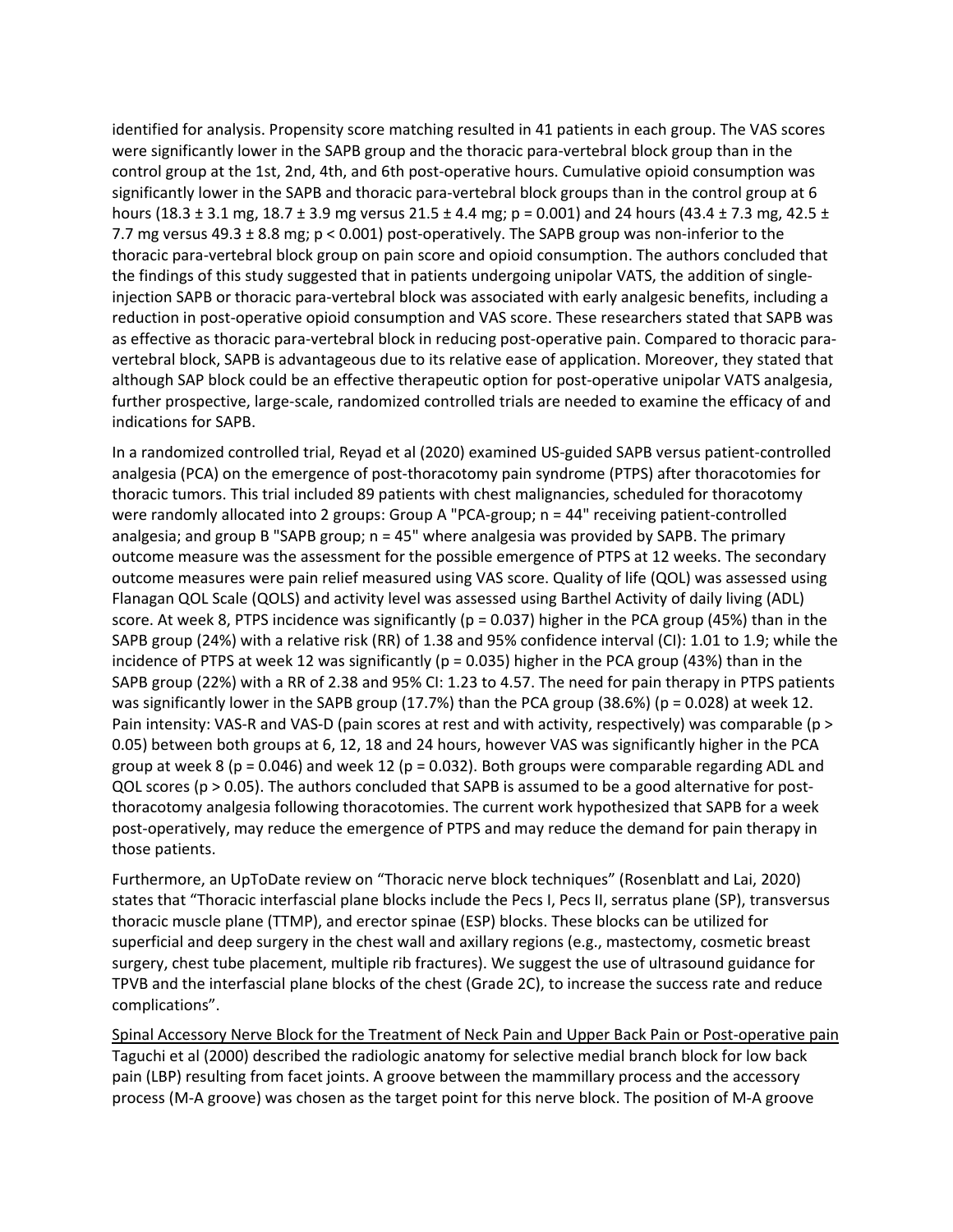was constant on X-rays at each level of the lumbar spine. Confirming this position under the fluoroscope, the medial branch nerves can be blocked selectively. The authors concluded that this method clarified the features of LBP related to the medial branch.

Townsley et al (2011) reported the 1st description of ultrasound (US)-guided spinal accessory nerve blockade using single-shot and subsequently continuous infusion (via a perineural catheter) local anesthetic techniques, for the diagnosis and treatment of myofascial pain affecting the trapezius muscle. A 38-year old man presented with a 2-year history of incapacitating left suprascapular pain after a fall onto his out-stretched hand. The history and clinical examination was suggestive of myofascial pain affecting the trapezius muscle. This had been unresponsive to pharmacological therapy, physiotherapy or suprascapular nerve blockade. Following identification of the spinal accessory nerve in the posterior triangle of the neck, these investigators performed US-guided nerve blocks, first using a single injection of local anesthetic and subsequently using a continuous infusion via a perineural catheter, to block the nerve and temporarily relieve the patient's pain. The authors demonstrated that the spinal accessory nerve is identifiable in the posterior triangle of the neck and can be blocked successfully using US guidance. They stated that this technique can aid the diagnosis and treatment of myofascial pain originating from the trapezius muscle.

There is currently insufficient evidence to support the use of spinal accessory neve block for treatment of neck pain and upper back pain.

#### Superior Hypogastric Nerve Block for Pain Relief following Abdominal Hysterectomy

In a randomized, double-blind, placebo-controlled, clinical trial, Rapp and colleagues (2017) examined if superior hypogastric plexus block performed during abdominal hysterectomy decreases post-operative opioid consumption and pain. A total of 68 women scheduled for total abdominal hysterectomy for a benign indication were included in this study; 20 ml of ropivacaine 7.5 mg/ml or saline was injected retro-peritoneally in the area of the superior hypogastric plexus during the hysterectomy. Subjects were individually randomized to either intervention; subjects, caregivers, and those assessing the outcomes were blinded to group assignment. The primary outcomes were post-operative opiate consumption and patients' self-assessment of pain (VAS scores); secondary outcomes were mobilization and side effects related to opiate consumption. The trial was completed with 38 women randomized to ropivacaine and 37 women randomized to saline. Analysis was performed on 35 women in the ropivacaine group and 33 women in the saline group. The post-operative opioid consumption was significantly lower in the ropivacaine group than in the placebo group (median of 55.8 and 72.4 mg, respectively, p = 0.032). The proportion of women scoring VAS less than 4 at 2 hours after block was significantly higher in the ropivacaine group (63%) than in the placebo group (25%) ( $p = 0.015$ ). No side effects or important AEs occurred during the trial. The authors concluded that superior hypogastric plexus block is a new method in this context and a promising contribution to post-operative pain treatment following abdominal hysterectomy.

#### Transversus Adominis Plane (TAP) block for Abdominal Surgery and Post-Operative Analgesia Following Lumbar Fusion

Transversus abdominis plane (TAP) block is a peripheral block that entails nerves of the anterior abdominal wall. The block has been developed for post-operative pain control after gynecologic and abdominal surgery. The initial technique described the lumbar triangle of Petit as the landmark used to access the TAP in order to facilitate the deposition of local anesthetic solution in the neurovascular plane. Other techniques include US-guided access to the neurovascular plane via the mid-axillary line between the iliac crest and the costal margin, and a subcostal access termed the "oblique subcostal" access.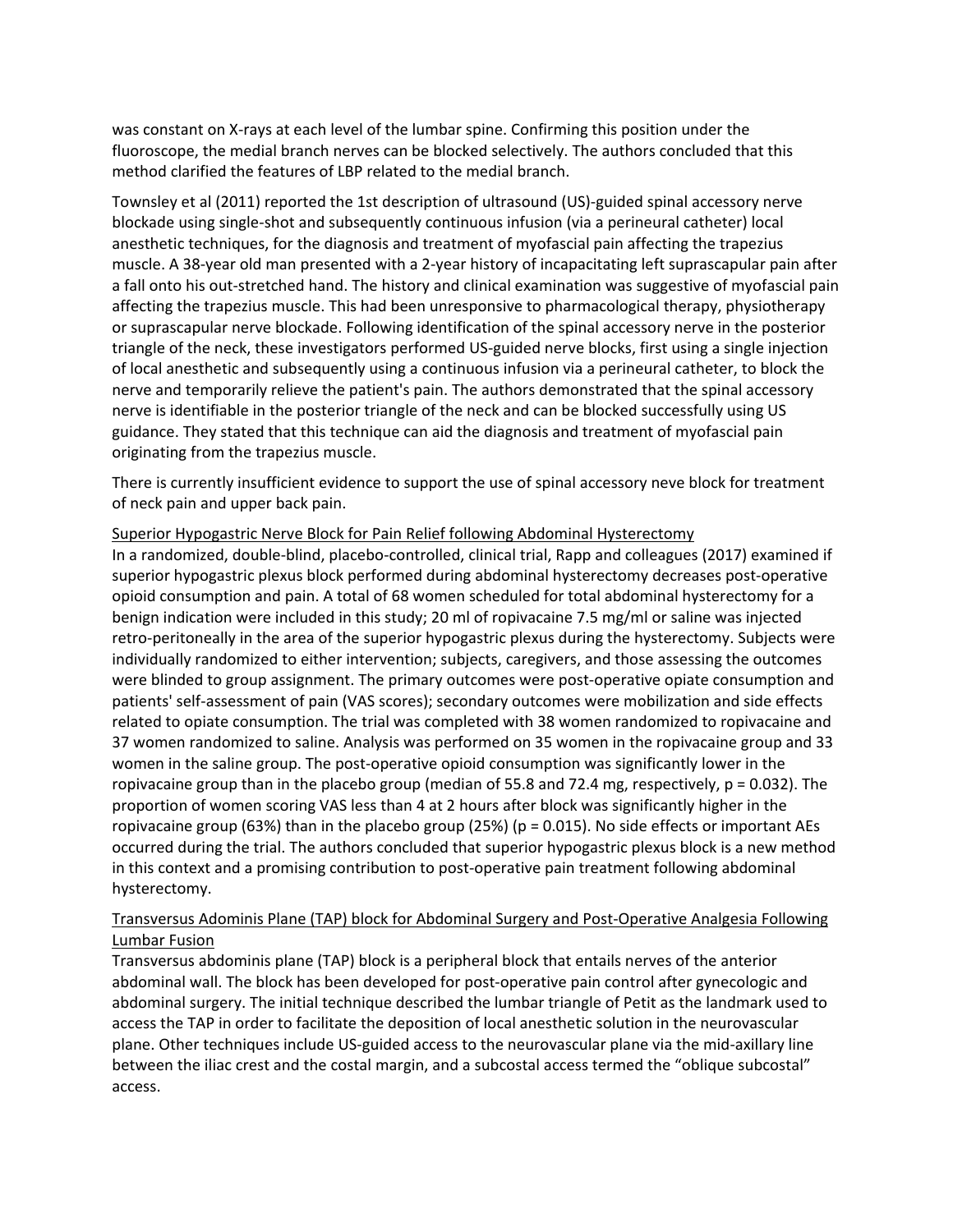Law et al (2015) compared paravertebral block (PVB) with general anesthesia/systemic analgesia, neuraxial blocks, and other PNBs. These investigators analyzed 14 RCTs from PubMed, MEDLINE, CENTRAL, EMBASE, and CINAHL up to February 2015, without language restriction, comparing PVB under sedation with general anesthesia/systematic analgesia (135 versus 133 patients), neuraxial blocks (191 versus 186 patients), and other PNBs (119 versus 117 patients). These researchers investigated pain scores, consumption of post-operative analgesia, incidence of post-operative nausea and vomiting (PONV), length of hospital stay, post-anesthesia care unit bypassing rate, time to perform blocks, intraoperative hemodynamics, and incidence of urinary retention. Joint hypothesis testing was adopted for pain and analgesics, PONV, and hemodynamic variables. All analyses were performed with RevMan 5.2.11 (Cochrane Collaboration, Copenhagen). Hartung-Knapp-Sidik-Jonkman method was used for posthoc testing. Paravertebral block reduced PONV (nausea: RR = 0.22; 95% CI: 0.05 to 0.93; numbers needed to treat [NNT] = 4.5; I = 15% and vomiting: RR = 0.15; 95% CI: 0.03 to 0.76; NNT = 8.3; I = 0%) compared with general anesthesia/systematic analgesia (quality of evidence [QoE]: high). Compared with neuraxial blocks, PVB resulted in less post-operative nausea (RR = 0.34 [95% CI: 0.13 to 0.91], NNT = 8.3, I = 0%) and urinary retention (RR = 0.14 [95% CI: 0.05 to 0.42], NNT = 7.4, I = 0%) than neuraxial blocks (QoE: high). More time was needed to perform PVB than neuraxial blocks (standardized mean difference = 1.90 [95% CI: 0.02 to 3.77], I = 92%; mean difference = 5.33 minutes; QoE: moderate). However, the available data could not reject the null hypothesis of non-inferiority on all pain scores and analgesic requirements for both PVB versus general anesthesia/systematic analgesia and PVB versus neuraxial blocks (QoE: low), as well as on hemodynamic outcomes for PVB versus neuraxial blocks (QoE: moderate). This systematic review showed that PVB decreased post-operative pain scores and analgesic requirement as compared with ilio-inguinal block and transversus abdominis plane block. The authors concluded that this meta-analysis showed that PVB provides an anesthesia with fewer undesirable effects for inguinal herniorrhaphy. The choice between general anesthesia/systematic analgesia, neuraxial blocks, PVB, and other PNBs should be based on time available to perform the block and a complete coverage over the relevant structures by the blocks.

In a Cochrane review, Hamilton and colleagues (2016) evaluated the analgesic effectiveness and adverse effects of liposomal bupivacaine infiltration PNB for the management of patients with post-operative pain. These researchers identified randomized trials of liposomal bupivacaine PNB for the management of post-operative pain. They searched the Cochrane Central Register of Controlled Trials (CENTRAL) (2016, Issue 1), Ovid Medline (1946 to week 1 of January 2016), Ovid Medline In-Process (January 14, 2016), Embase (1974 to January 13, 2016), ISI Web of Science (1945 to January 14, 2016), and reference lists of retrieved articles. These investigators sought unpublished studies from Internet sources, and searched clinical trials databases for ongoing trials. The date of the most recent search was January 15, 2016. Randomized, double-blind, placebo- or active-controlled clinical trials of a single-dose of liposomal bupivacaine administered as a PNB in adults aged 18 years or over undergoing elective surgery at any surgical site were selected for analysis. The authors included trials if they had at least 2 comparison groups for liposomal bupivacaine PNB compared with placebo or other types of analgesia. Two review authors independently considered trials for inclusion in the review, assessed risk of bias, and extracted data. They performed analyses using standard statistical techniques as described in the Cochrane Handbook for Systematic Reviews of Interventions, using Review Manager 5. They planned to perform a meta-analysis, however there were insufficient data to ensure a clinically meaningful answer; as such they have produced a "Summary of findings" table in a narrative format, and where possible they assessed the evidence using GRADE. These researchers identified 7 studies that met inclusion criteria for this review; 3 were recorded as completed (or terminated) but no results were published. Of the remaining 4 studies (299 participants): 2 investigated liposomal bupivacaine transversus abdominis plane (TAP) block, 1 liposomal bupivacaine dorsal penile nerve block, and 1 ankle block. The study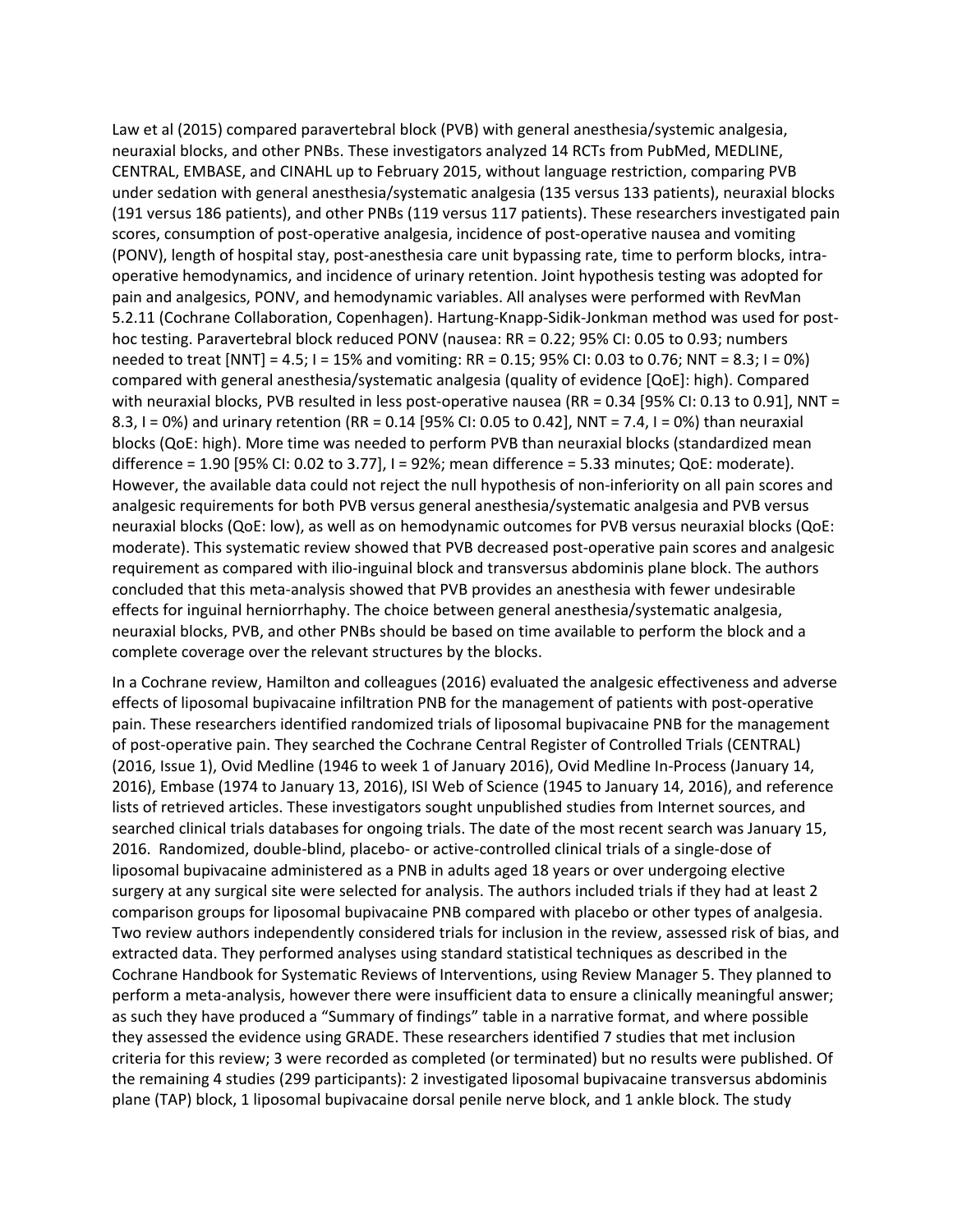investigating liposomal bupivacaine ankle block was a phase II dose-escalating/de-escalating trial presenting pooled data that these investigators could not use in their analysis. The studies did not report primary outcome, cumulative pain score between 0 and 72 hours, and secondary outcomes, mean pain score at 12, 24, 48, 72, or 96 hours. One study reported no difference in mean pain score during the 1st, 2nd, and 3rd post-operative 24-hour periods in participants receiving liposomal bupivacaine TAP block compared to no TAP block. Two studies, both in people undergoing laparoscopic surgery under TAP block, investigated cumulative post-operative opioid dose, reported opposing findings. One found a lower cumulative opioid consumption between 0 and 72 hours compared to bupivacaine hydrochloride TAP block and 1 found no difference during the 1st, 2nd, and 3rd postoperative 24-hour periods compared to no TAP block. No studies reported time to 1st post-operative opioid or percentage not requiring opioids over the initial 72 hours. No studies reported a health economic analysis or patient-reported outcome measures (outside of pain). The review authors sought data regarding AEs but none was available, however there were no withdrawals reported to be due to AEs. Using GRADE, these researchers considered the quality of evidence to be very low with any estimate of effect very uncertain and further research very likely to have an important impact on the confidence in the estimate of effect. All studies were at high risk of bias due to their small sample size (fewer than 50 participants per arm) leading to uncertainty around effect estimates. Additionally, inconsistency of results and sparseness of data resulted in further down-grading of the quality of the data. The authors concluded that a lack of evidence has prevented an assessment of the effectiveness of liposomal bupivacaine administered as a PNB. At present there is a lack of data to support or refute the use of liposomal bupivacaine administered as a PNB for the management of post-operative pain. They stated that further research is very likely to have an important impact on the confidence in the estimate of effect and is likely to change the estimate.

Tsai and colleagues (2017) stated that transversus abdominis plane (TAP) block is a regional technique for analgesia of the antero-lateral abdominal wall. These investigators highlighted the nomenclature system and recent advances in TAP block techniques and proposed directions for future research. Ultrasound guidance is now considered the gold standard in TAP blocks. It is easy to acquire US images; it can be used in many surgeries involving the anterolateral abdominal wall. However, the efficacy of USguided TAP blocks is not consistent, which might be due to the use of different approaches. The choice of technique influenced the involved area and block duration. To investigate the actual analgesic effects of TAP blocks, these researchers unified the nomenclature system and clarified the definition of each technique. Although a single-shot TAP block is limited in duration, it is still the candidate of the analgesic standard for abdominal wall surgery because the use of the catheter technique and liposomal bupivacaine may overcome this limitation.

Petersen and colleagues (2010) performed a systematic search of the literature and identified a total of 7 RCTs examining the effect of TAP block on post-operative pain, including a total of 364 patients, of whom 180 received TAP blockade. The surgical procedures included large bowel resection with a midline abdominal incision, caesarean delivery via the Pfannenstiel incision, abdominal hysterectomy via a transverse lower abdominal wall incision, open appendectomy and laparoscopic cholecystectomy. Overall, the results were encouraging and most studies have demonstrated clinically significant reductions of post-operative opioid requirements and pain, as well as some effects on opioid-related side effects (sedation and post-operative nausea and vomiting). Moreover, the authors concluded that further studies are needed to support the findings of the primary published trials and to establish general recommendations for the use of a TAP block.

A 2012 systematic review (Abdallah et. al.,) stated that US guidance has led a surge of interest in TAP block for post-operative analgesia following abdominal surgery. Despite or because of the numerous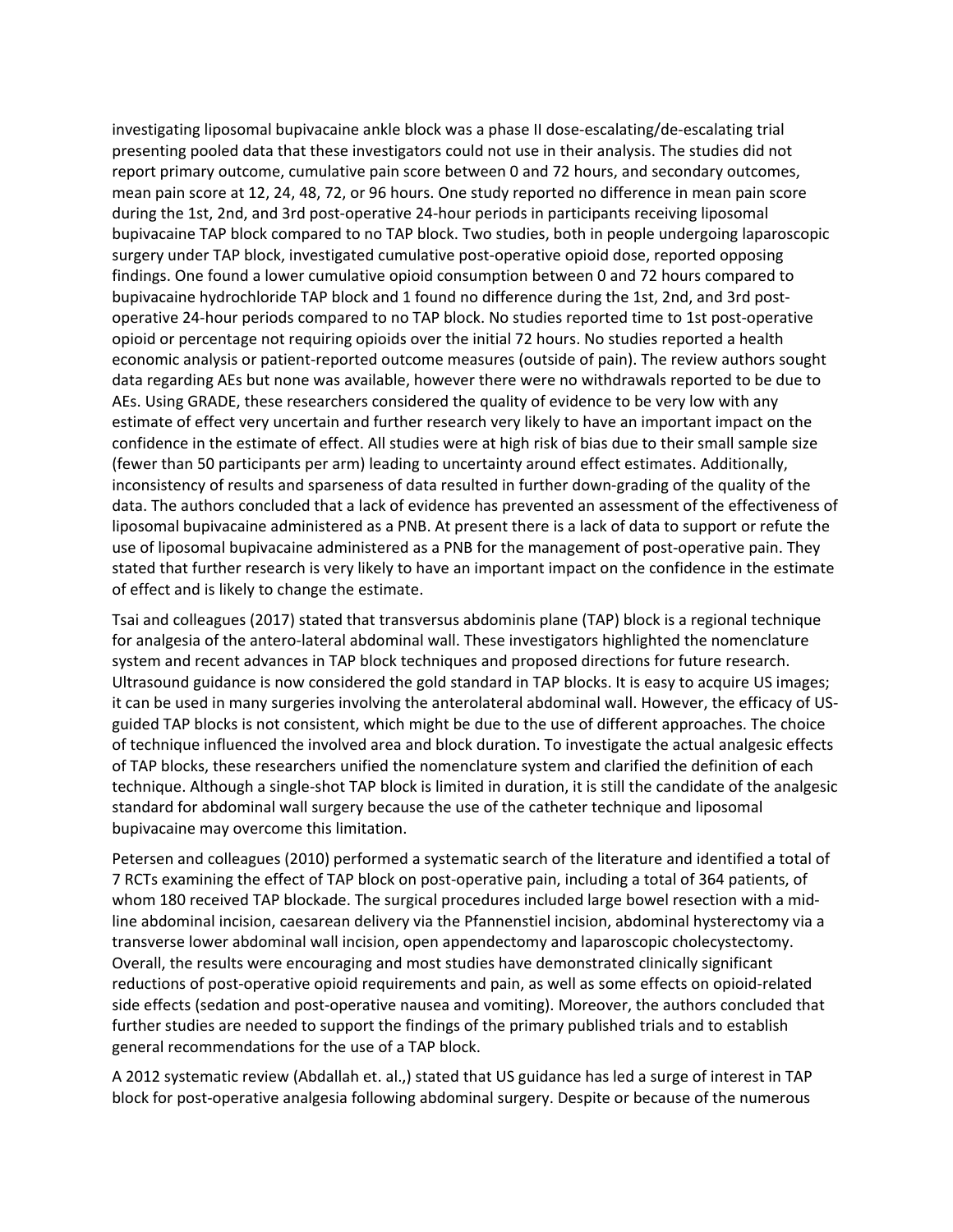descriptive applications and techniques that have recently populated the literature, results of comparative studies for TAP block have been inconsistent. In a systematic review, these investigators addressed many unanswered questions, specifically the following: what are the effects of surgical procedure, block dose, block technique, and block timing on TAP block analgesia? A total of 18 intermediate-quality to good-quality randomized trials that included diverse surgical procedures were identified. Improved analgesia was noted in patients undergoing laparotomy for colorectal surgery, laparoscopic cholecystectomy, and open and laparoscopic appendectomy. There was a trend toward superior analgesic outcomes when 15-ml of local anesthetic or more was used per side compared with lesser volumes. All 5 trials investigating TAP block performed in the triangle of Petit and 7 of 12 trials performed along the mid-axillary line demonstrated some analgesic advantages; 8 of 9 trials using preincisional TAP block and 4 of 9 with post-incisional block revealed better analgesic outcomes. The authors concluded that although the majority of trials reviewed suggested superior early pain control, these researchers were unable to definitively identify the surgical procedures, dosing, techniques, and timing that provide optimal analgesia following TAP block. The authors concluded that the understanding of the TAP block and its role in contemporary practice remains limited.

Currently, there is a lack of evidence regarding the use of TAP block for post-operative analgesia following lumbar fusion.

#### US-guided Erector Spinae Plane (ESP) Block for the Management of chronic Myofascial Pain Syndrome, and Post-operative Pain.

Forero et al (2017) stated that post thoracotomy pain syndrome (PTPS) remains a common complication of thoracic surgery with significant impact on patients' quality of life (QOL). Management usually involves a multi-disciplinary approach that includes oral and topical analgesics, performing appropriate interventional techniques, and coordinating additional care such as physiotherapy, psychotherapy and rehabilitation. A variety of interventional procedures have been described to treat PTPS that is inadequately managed with systemic or topical analgesics. Most of these procedures are technically complex and are associated with risks and complications due to the proximity of the targets to neuraxial structures and pleura. The ultrasound (US)-guided ESP block is a novel technique for thoracic analgesia that promises to be a relatively simple and safe alternative to more complex and invasive techniques of neural blockade. These researchers examined the application of the ESP block in the management of PTPS and reported their preliminary experience to illustrate its therapeutic potential. The ESP block was performed in a pain clinic setting in a cohort of 7 patients with PTPS following thoracic surgery with lobectomy or pneumonectomy for lung cancer. The blocks were performed with US guidance by injecting 20 to 30 ml of ropivacaine, with or without steroid, into a fascial plane between the deep surface of erector spinae muscle and the transverse processes of the thoracic vertebrae. This para-spinal tissue plane is distant from the pleura and the neuraxis, thus minimizing the risk of complications associated with injury to these structures. The patients were followed-up by telephone 1 week after each block and reviewed in the clinic 4 to 6 weeks later to evaluate the analgesic response as well as the need for further injections and modification to the overall analgesic plan. All the patients had excellent immediate pain relief following each ESP block, and 4 out of the 7 patients experienced prolonged analgesic benefit lasting 2 weeks or more. The ESP blocks were combined with optimization of multimodal analgesia, resulting in significant improvement in the pain experience in all patients. No complications related to the blocks were seen. The authors concluded that these findings observed in this case series indicated that the ESP block may be a valuable therapeutic option in the management of PTPS. Its immediate analgesic efficacy provided patients with temporary symptomatic relief while other aspects of chronic pain management were optimized, and it may also often confer prolonged analgesia. Moreover, these researchers stated that further studies are needed to validate these findings. This was a small (n = 7) study; and its findings were confounded by the use of multi-modal analgesia.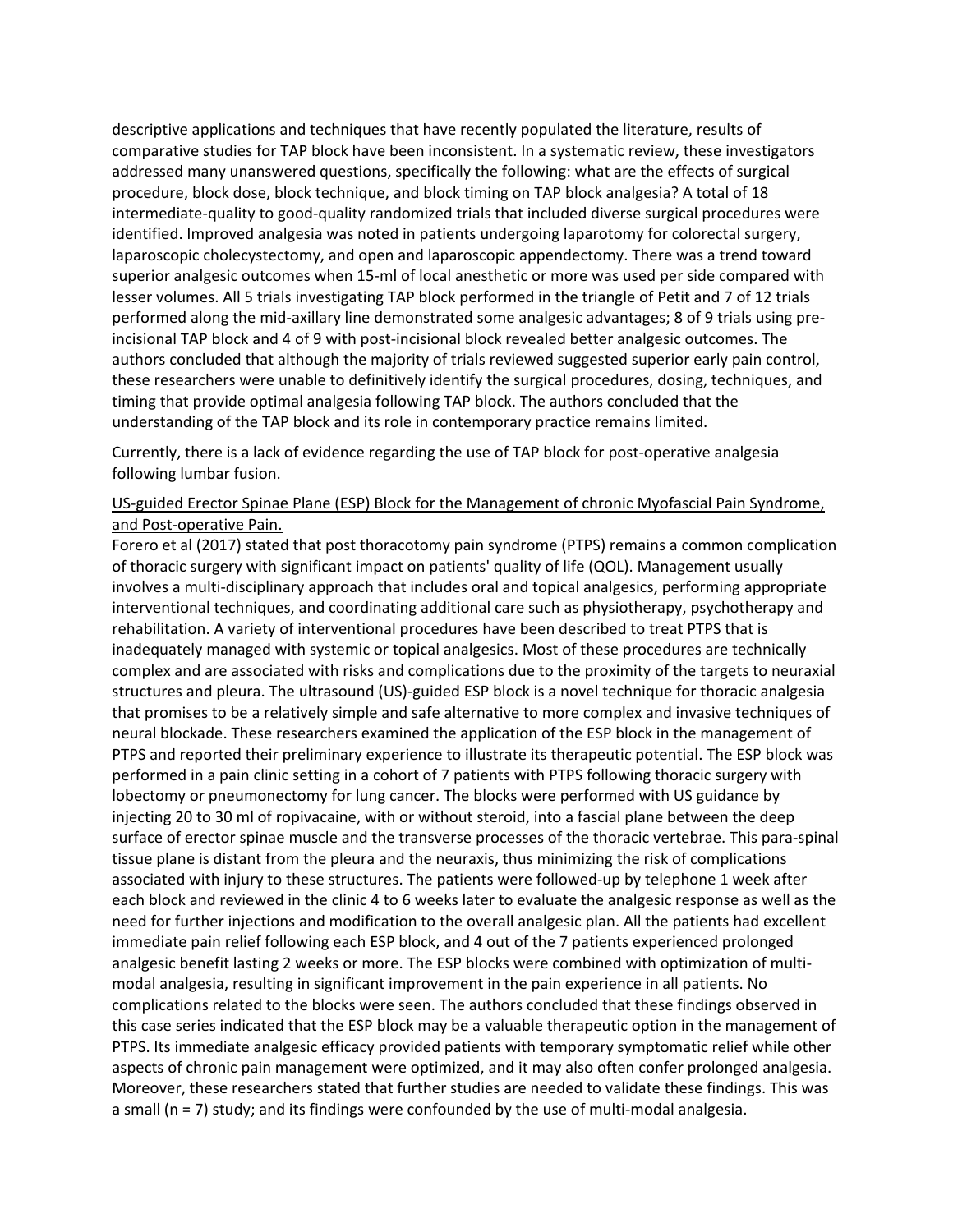In a prospective, single-blinded, randomized, controlled clinical trial, Tulgar et al (2018) evaluated the effectiveness of ESP block (ESPB) for post-operative analgesia management in laparoscopic cholecystectomy (LC). A total of 36 patients (ASA I-II) were recruited in 2 equal groups (block and control group). Following exclusion, 30 patients were included in final analysis. Standard multi-modal analgesia was performed in Group C (control) while ESPB block was also performed in Group B (block). Pain intensity between groups were compared using Numeric Rating Scores (NRS). Also, tramadol consumption and additional rescue analgesic requirement were measured. NRS was lower in Group B during the first 3 hours. There was no difference in NRS scores at other hours. Tramadol consumption was lower in Group B during the first 12 hours. Less rescue analgesia was required in Group. The authors concluded that bilateral US-guided ESPB led to effective analgesia and a decrease in analgesia requirement in first 12 hours in patients undergoing LC. This was a small study (total of 30 subjects) and its findings were confounded by the use of multi-modal analgesia.

In a single-blinded, randomized controlled study, Gurkan et al (2018) evaluated the analgesic effect of US-guided ESP block in breast cancer surgery. A total of 50 ASA I-II patients aged 25 to 65 years and scheduled for elective breast cancer surgery were included in the study. Patients were randomized into 2 groups, ESP and control. Single-shot US-guided ESP block with 20 ml 0.25% bupivacaine at the T4 vertebral level was performed pre-operatively to all patients in the ESP group. The control group received no intervention. Patients in both groups were provided with intravenous patient-controlled analgesia device containing morphine for post-operative analgesia. Morphine consumption and NRS pain scores were recorded at 1, 6, 12 and 24 hours post-operatively. Morphine consumption at postoperative hours 1, 6, 12 and 24 decreased significantly in the ESP group (p < 0.05 for each time interval). Total morphine consumption decreased by 65% at 24 hours compared to the control group (5.76 ± 3.8 mg versus 16.6 ± 6.92 mg). There was no statistically significant difference between the groups in terms of NRS scores. The authors concluded that these findings showed that US-guided ESP block exhibited a significant analgesic effect in patients undergoing breast cancer surgery. Moreover, they stated that further studies comparing different regional anesthesia techniques are needed to identify the optimal analgesia technique for this group of patients. The findings of this study were also confounded by the use of patient-controlled analgesia devices.

Hannig et al (2018) noted that post-operative pain after laparoscopic cholecystectomy can be severe. Despite multi-modal analgesia regimes, administration of high doses of opioids is often necessary. This can further lead to several adverse effects such as drowsiness and respiratory impairment as well as post-operative nausea and vomiting (PONV). This will hinder early mobilization and discharge of the patient from the day surgery setting and is sub-optimal in an early recovery after surgery setting. The ultrasound-guided Erector Spinae Plane (ESP) block is a novel truncal inter-fascial block technique providing analgesia of the thoracic or abdominal segmental innervation depending on the level of administration. Local anesthetic penetrates anteriorly presumably through the costotransverse foramina to the paravertebral space. These researchers demonstrated the analgesic efficacy of the ESP block in a case series of 3 patients scheduled for ambulatory laparoscopic cholecystectomy. They stated that these findings must be validated in future randomized controlled trials (RCTs).

In a prospective, single-center, single-blinded, randomized controlled trial (RCT), Krishna et al (2019) examined the analgesic efficacy of bilateral ESP block compared with conventional treatment for pain after cardiac surgery in adult patients. A total of 106 patients undergoing elective cardiac surgery with cardiopulmonary bypass were included in this study. Patients were randomized into 2 groups. Patients in group 1 (ESP block group, n = 53) received US-guided bilateral ESP block with 3 mg/kg of 0.375% ropivacaine before anesthesia induction at the T6 transverse process level. Patients in group 2 (paracetamol and tramadol group, n = 53) received paracetamol (1 gm every 6 hours) and tramadol (50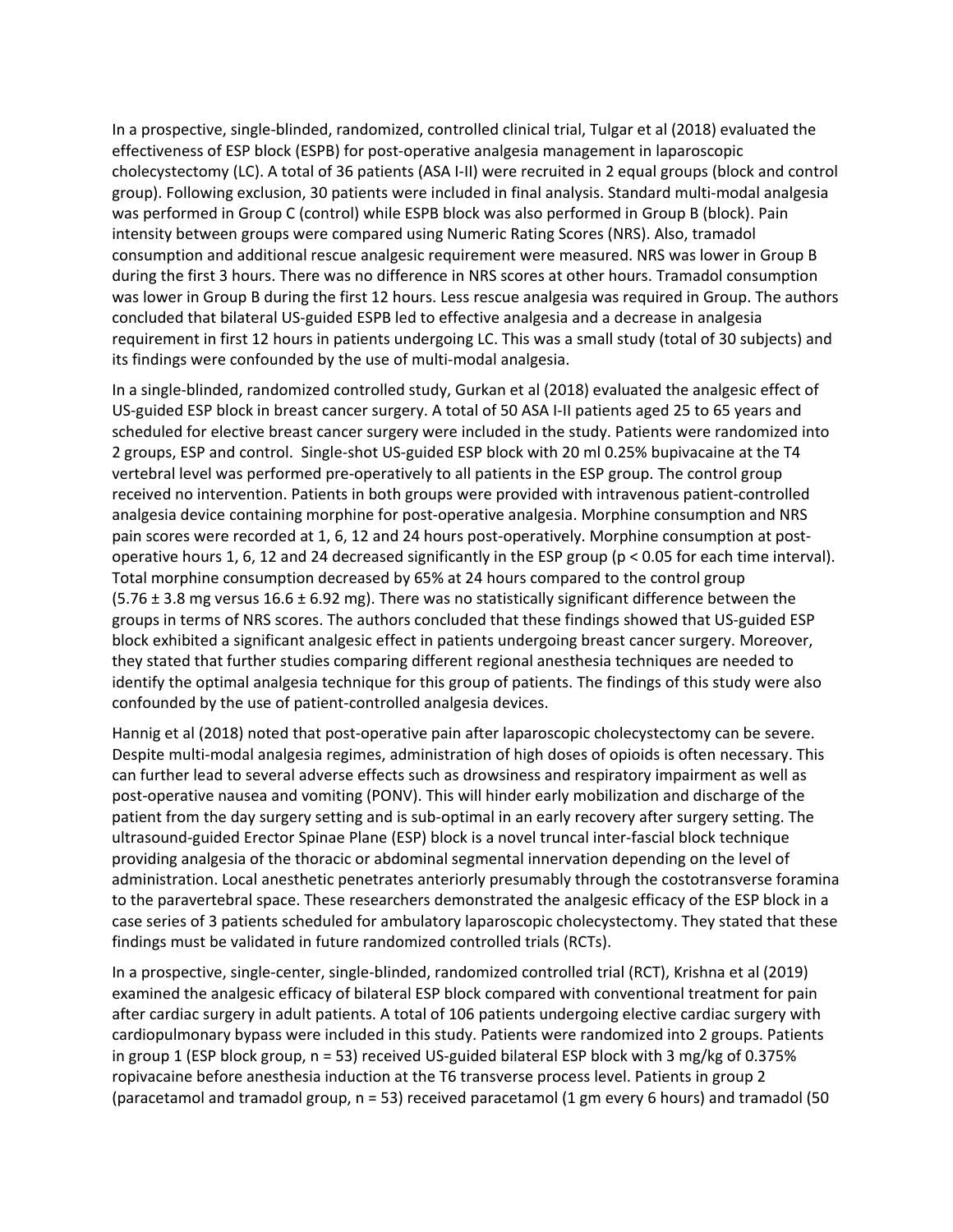mg every 8 hours) intravenously in the post-operative period. The primary study outcome was to evaluate pain at rest using an 11-point NRS. Mann-Whitney U test was used for comparing NRS scores. The post-operative pain level after extubation and duration of analgesia during which NRS was less than 4 of 10 was compared between the groups. The median pain score at rest after extubation in group 1 was 0 of 10 until hour 6, 3 of 10 at hour 8, and 4 of 10 at hours 10 and 12 post-extubation. These were significantly less in comparison with group 2 (p = 0.0001). Patients in group 1 had a significantly higher mean duration of analgesia (8.98 ± 0.14 hours), during which NRS was less than 4 of 10, compared with group 2 (4.60  $\pm$  0.12 hours) (p = 0.0001). The authors concluded that ESP block safely provided significantly better pain relief at rest for longer duration as compared to intravenous paracetamol and tramadol.

## **Applicable Coding**

## **CPT Codes**

*Possibly covered*

- **64415** Injection(s), anesthetic agent(s) and/or steroid; brachial plexus **64416** Injection(s), anesthetic agent(s) and/or steroid; brachial plexus, continuous infusion by catheter (including catheter placement)
- **64447** Injection(s), anesthetic agent(s); femoral nerve
- **64450** Injection(s), anesthetic agent(s) and/or steroid; other peripheral nerve or branch
- **64486** Transversus abdominis plane (TAP) block (abdominal plane block, rectus sheath block) unilateral; by injection(s) (includes imaging guidance, when performed)
- **64487** Transversus abdominis plane (TAP) block (abdominal plane block, rectus sheath block) unilateral; by continuous infusion(s) (includes imaging guidance, when performed)
- **64488** Transversus abdominis plane (TAP) block (abdominal plane block, rectus sheath block) bilateral; by injections (includes imaging guidance, when performed)
- **64489** Transversus abdominis plane (TAP) block (abdominal plane block, rectus sheath block) bilateral; by continuous infusions (includes imaging guidance, when performed)
- **64999** Unlisted procedure, nervous system

### *Not covered*

- **64493** Injection(s), diagnostic or therapeutic agent, paravertebral facet (zygapophyseal) joint (or nerves innervating that joint) with image guidance (fluoroscopy or CT), lumbar or sacral; single level
- **64494** Injection(s), diagnostic or therapeutic agent, paravertebral facet (zygapophyseal) joint (or nerves innervating that joint) with image guidance (fluoroscopy or CT), lumbar or sacral; second level (List separately in addition to code for primary procedure)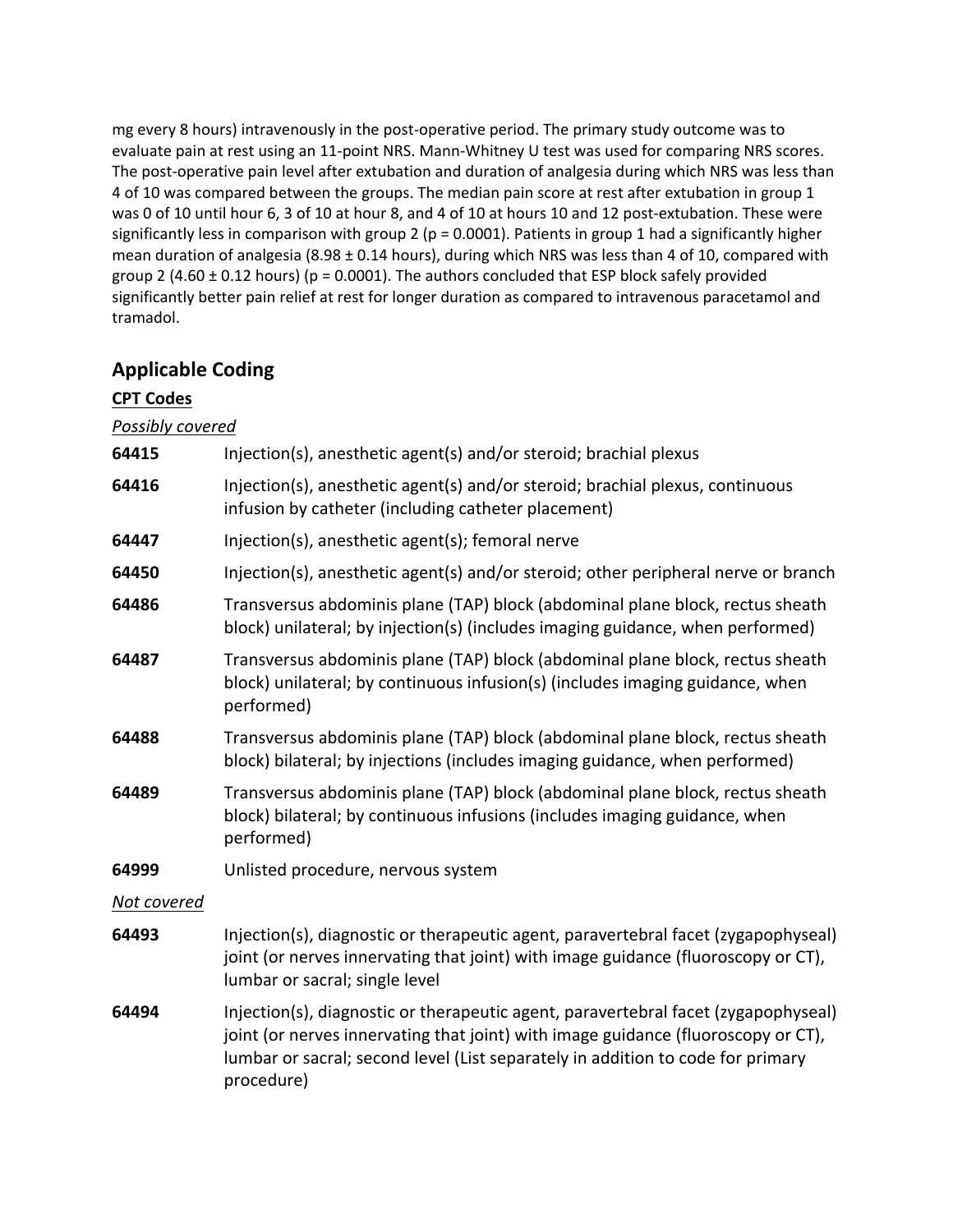- **64495** Injection(s), diagnostic or therapeutic agent, paravertebral facet (zygapophyseal) joint (or nerves innervating that joint) with image guidance (fluoroscopy or CT), lumbar or sacral; third and any additional level(s) (List separately in addition to code for primary procedure)
- **64418** Injection(s), anesthetic agent(s) and/or steroid; suprascapular nerve
- **64517** Injection, anesthetic agent; superior hypogastric plexus

#### **HCPCS Codes**

No applicable codes

#### **ICD-10 Codes**

#### Too numerous to mention

#### **References**:

- 1. Abdallah, F. W., et al. (2012). "Transversus abdominis plane block: a systematic review." Reg Anesth Pain Med 37(2): 193- 209.
- 2. Bailey L, Griffin J, Elliott M, et al. Adductor canal nerve versus femoral nerve blockade for pain control and quadriceps function following anterior cruciate ligament reconstruction with patellar tendon autograft: A prospective randomized trial. Arthroscopy. 2019;35(3):921-929.
- 3. Bak H, Bang S, Yoo S, et al. The continuous quadratus lumborum block for multimodal analgesia after total hip arthroplasty. Korean J Anesthesiol. 2020;73(2):158-162.
- 4. Behrends M, Yap EN, Zhang AL, et al. Preoperative fascia iliaca block does not improve analgesia after arthroscopic hip surgery, but causes quadriceps muscles weakness: A randomized, double-blind trial. Anesthesiology. 2018;129(3):536-543.
- 5. Bjorn S, Wong WY, Baas J, et al. The importance of the saphenous nerve block for analgesia following major ankle surgery: A randomized, controlled, double-blind study. Reg Anesth Pain Med. 2018;43(5):474-479.
- 6. Cai L, Song Y, Wang Z, et al. The efficacy of fascia iliaca compartment block for pain control after hip arthroplasty: A metaanalysis. Int J Surg. 2019;66:89-98.
- 7. Desmet M, Balocco AL, Van Belleghem V. Fascia iliaca compartment blocks: Different techniques and review of the literature. Best Pract Res Clin Anaesthesiol. 2019;33(1):57-66.
- 8. Diakomi M, Papaioannou M, Georgoudis G, et al. The impact of fascia iliaca compartment block on chronic postsurgical pain in patients undergoing hip fracture repair. J Clin Anesth. 2020 Apr 22 [Online ahead of print].
- 9. Fadhlillah F, Chan D, Pelosi P, Rubulotta F. Systematic review and meta-analysis of single injection fascia iliaca blocks in the peri-operative management of patients with hip fractures. Minerva Anestesiol. 2019;85(11):1211-1218.
- 10. Forero M, Rajarathinam M, Adhikary S, Chin KJ. Erector spinae plane (ESP) block in the management of post thoracotomy pain syndrome: A case series. Scand J Pain. 2017;17:325-329.
- 11. Giron-Arango L, Peng PWH, Chin KJ, et al. Pericapsular nerve group (PENG) block for hip fracture. Reg Anesth Pain Med. 2018;43(8):859-863.
- 12. Gurkan Y, Aksu C, Kuş A, et al. Ultrasound guided erector spinae plane block reduces postoperative opioid consumption following breast surgery: A randomized controlled study. J Clin Anesth. 2018;50:65-68.
- 13. Hannig KE, Jessen C, Soni UK, et al. Erector spinae plane block for elective laparoscopic cholecystectomy in the ambulatory surgical setting. Case Rep Anesthesiol. 2018;2018:5492527.
- 14. Jarrell K, McDonald E, Shakked R, et al. Combined popliteal catheter with single-injection vs continuous-infusion saphenous nerve block for foot and ankle surgery. Foot Ankle Int. 2018;39(3):332-337.
- 15. Jeng CL, Rosenblatt MA. Lower extremity nerve blocks: Techniques. UpToDate Inc., Waltham, MA. Last reviewed August 2020.
- 16. Karakıs A, Tapar H, Ozsoy Z, et al. Perioperative analgesic efficacy of bilateral superficial cervical plexus block in patients undergoing thyroidectomy: A randomized controlled trial. Rev Bras Anestesiol. 2019;69(5):455-460.
- 17. Kim DH, Beathe JC, Lin Y, et al. Addition of infiltration between the popliteal artery and the capsule of the posterior knee and adductor canal block to periarticular injection enhances postoperative pain control in total knee arthroplasty: A randomized controlled trial. Anesth Analg. 2019;129(2):526-535
- 18. Krishna SN, Chauhan S, Bhoi D, et al. Bilateral erector spinae plane block for acute post-surgical pain in adult cardiac surgical patients: A randomized controlled trial. J Cardiothorac Vasc Anesth. 2019;33(2):368-375.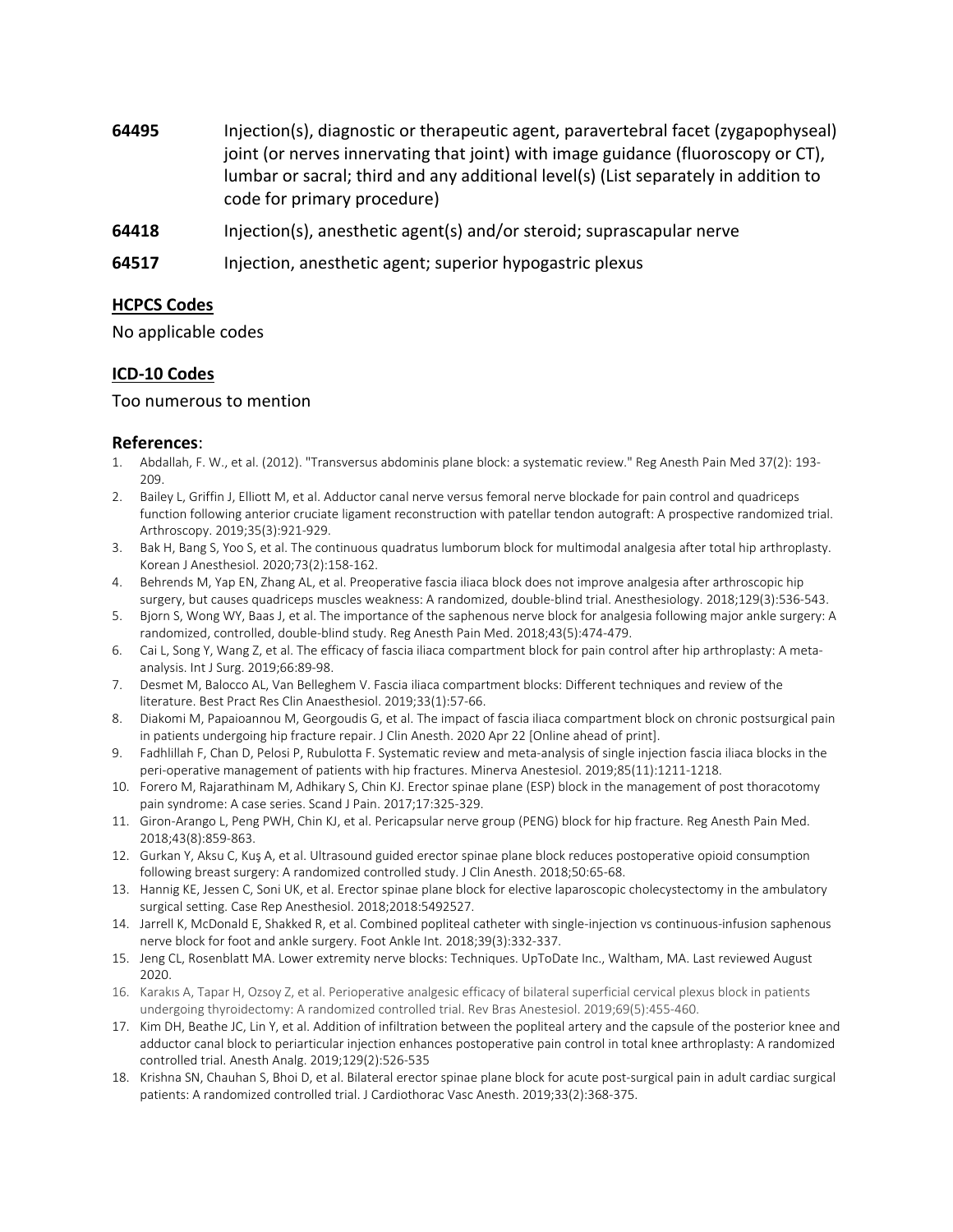- 19. Kukreja P, MacBeth L, Potter W, et al. Posterior quadratus lumborum block for primary total hip arthroplasty analgesia: A comparative study. Einstein (Sao Paulo). 2019;17(4):eAO4905.
- 20. Levin M. Nerve blocks in the treatment of headache. Neurotherapeutics. 2010;7(2):197-203
- 21. Lynch JR, Okoroha KR, Lizzio V, et al. Adductor canal block versus femoral nerve block for pain control after anterior cruciate ligament reconstruction: A prospective randomized trial. Am J Sports Med. 2019;47(2):355-363.
- 22. Mayhew D, Sahgal N, Khirwadkar R, et al. Analgesic efficacy of bilateral superficial cervical plexus block for thyroid surgery: Meta-analysis and systematic review. Br J Anaesth. 2018;120(2):241-251.
- 23. Petersen, P. L., et al. (2010). "The transversus abdominis plane block: a valuable option for postoperative analgesia? A topical review." Acta Anaesthesiol Scand 54(5): 529-535.
- 24. Ramlogan, R., et al. (2019). "Anterior cruciate ligament repair and peripheral nerve blocks: time to change our practice?" Br J Anaesth 123(2): e186-e188.
- 25. Rapp H, Ledin Eriksson S, Smith P. Superior hypogastric plexus block as a new method of pain relief after abdominal hysterectomy: Double-blind, randomised clinical trial of efficacy. BJOG. 2017;124(2):270-276.
- 26. Reyad RM, Shaker EH, Ghobrial HZ, et al. The impact of ultrasound-guided continuous serratus anterior plane block versus intravenous patient-controlled analgesia on the incidence and severity of post-thoracotomy pain syndrome: A randomized, controlled study. Eur J Pain. 2020;24(1):159-170.
- 27. Rosenblatt MA, Lai Y. Nerve blocks of the scalp, neck, and trunk: Techniques. UpToDate [online serial]. Waltham, MA: UpToDate; reviewed February 2017.
- 28. Rosenblatt MA, Lai Y. Scalp block and cervical plexus block techniques. UpToDate Inc., Waltham, MA. Last reviewed August 2020.
- 29. Rosenblatt MA, Lai Y. Thoracic nerve block techniques. UpToDate Inc., Waltham, MA. Last reviewed August 2020.
- 30. Runner RP, Boden SA, Godfrey WS, et al. Quadriceps strength deficits after a femoral nerve block versus adductor canal block for anterior cruciate ligament reconstruction: A prospective, single-blinded, randomized trial. Orthop J Sports Med. 2018;6(9):2325967118797990.
- 31. Sandri M, Blasi A, De Blasi RA. PENG block and LIA as a possible anesthesia technique for total hip arthroplasty. J Anesth. 2020;34(3):472-475.
- 32. Sankineani SR, Reddy ARC, Eachempati KK, et al. Comparison of adductor canal block and IPACK block (interspace between the popliteal artery and the capsule of the posterior knee) with adductor canal block alone after total knee arthroplasty: A prospective control trial on pain and knee function in immediate postoperative period. Eur J Orthop Surg Traumatol. 2018;28(7):1391-1395.
- 33. Sehmbi, H., et al. (2019). "Evidence Basis for Regional Anesthesia in Ambulatory Arthroscopic Knee Surgery and Anterior Cruciate Ligament Reconstruction: Part II: Adductor Canal Nerve Block-A Systematic Review and Meta-analysis." Anesth Analg 128(2): 223-238.
- 34. Shin JJ, McCrum CL, Mauro CS, Vyas D. Pain management after hip arthroscopy: Systematic review of randomized controlled trials and cohort studies. Am J Sports Med. 2018;46(13):3288-3298.
- 35. Stuart Green M, Ryan Hoffman C, Iqbal U, et al. Transmuscular quadratus lumborum block reduces length of stay in patients receiving total hip arthroplasty. Anesth Pain Med. 2018;8(6):e80233.
- 36. Taguchi T, Kawai S, Oda H, Kaneko K. Anatomic basis for selective nervi-spinales infiltration in the treatment of articular back pain. J Neuroradiol. 2000;27(1):25-29.
- 37. Thobhani S, Scalercio L, Elliott CE, et al. Novel regional techniques for total knee arthroplasty promote reduced hospital length of stay: An analysis of 106 patients. Ochsner J. 2017;17(3):233-238.
- 38. Townsley P, Ravenscroft A, Bedforth N. Ultrasound-guided spinal accessory nerve blockade in the diagnosis and management of trapezius muscle-related myofascial pain. Anaesthesia. 2011;66(5):386-389.
- 39. Tran DQ, Elgueta MF, Aliste J, Finlayson RJ. Diaphragm-sparing nerve blocks for shoulder surgery. Reg Anesth Pain Med. 2017;42(1):32-38.
- 40. Tulgar S, Kapakli MS, Senturk O, et al. Evaluation of ultrasound-guided erector spinae plane block for postoperative analgesia in laparoscopic cholecystectomy: A prospective, randomized, controlled clinical trial. J Clin Anesth. 2018;49:101- 106.
- 41. Wang L, Wang Y, Zhang X, et al. Serratus anterior plane block or thoracic paravertebral block for postoperative pain treatment after uniportal video-assisted thoracoscopic surgery: A retrospective propensity-matched study. J Pain Res. 2019;12:2231-2238.
- 42. Wang X, Sun Y, Wang L, Hao X. Femoral nerve block versus fascia iliaca block for pain control in total knee and hip arthroplasty: A meta-analysis from randomized controlled trials. Medicine (Baltimore). 2017;96(27):e7382.

#### Disclaimer:

This document is for informational purposes only and should not be relied on in the diagnosis and care of individual patients. Medical and Coding/Reimbursement policies do not constitute medical advice, plan preauthorization, certification, an explanation of benefits, or a contract. Members should consult with appropriate health care providers to obtain needed medical